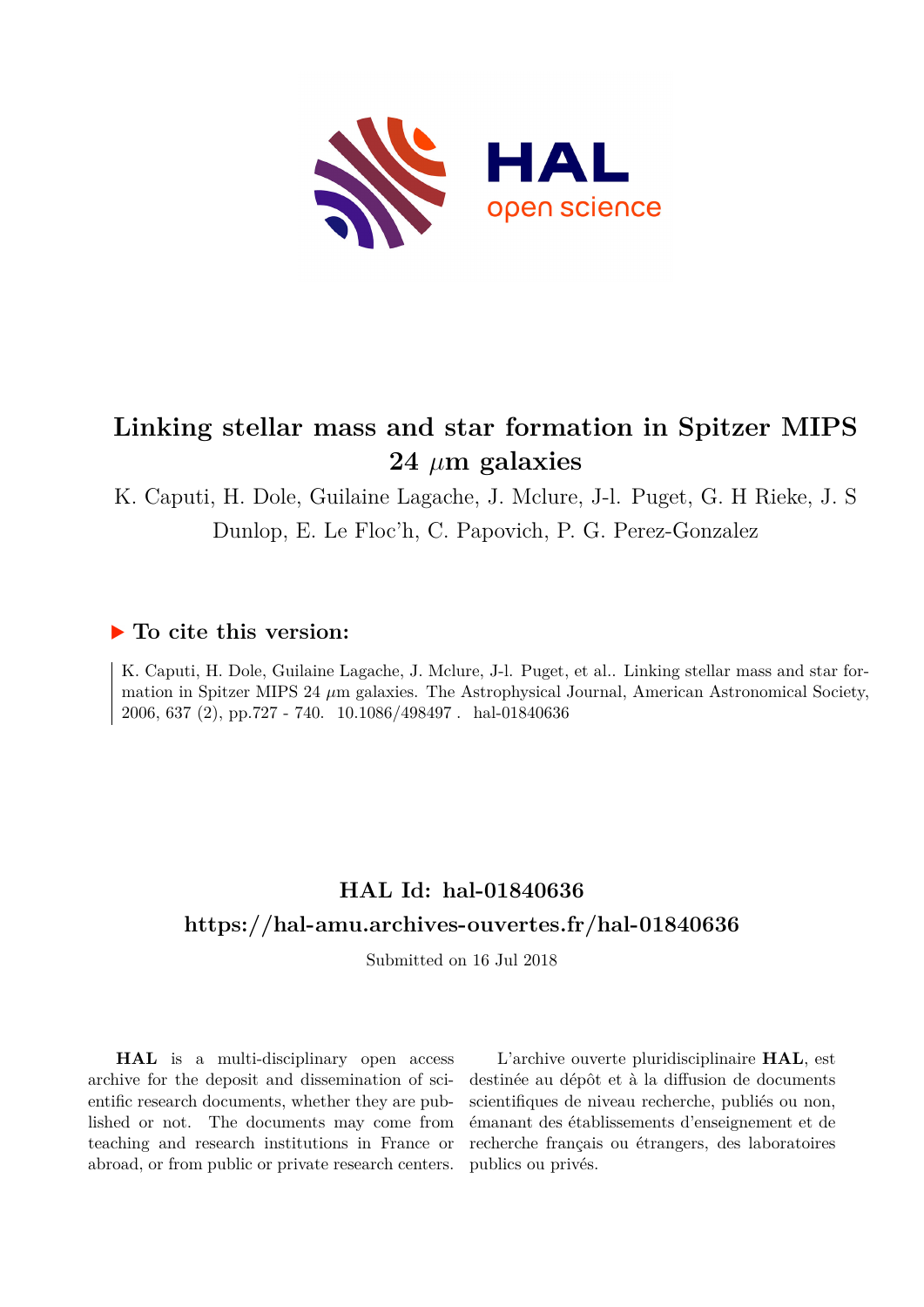### LINKING STELLAR MASS AND STAR FORMATION IN SPITZER MIPS 24  $\mu$ m GALAXIES

K. I. CAPUTI,<sup>1</sup> H. DOLE,<sup>1</sup> G. LAGACHE,<sup>1</sup> R. J. McLure,<sup>2</sup> J-L. Puget,<sup>1</sup> G. H. Rieke,<sup>3</sup> J. S. Dunlop,<sup>2</sup>

E. Le Floc'h,  $3^3$  C. Papovich,  $3,4$  and P. G. Pérez-González<sup>3</sup>

Received 2005 June 7; accepted 2005 October 3

### ABSTRACT

We present deep  $K_s < 21.5$  (Vega) identifications, redshifts, and stellar masses for most of the sources composing the bulk of the 24  $\mu$ m background in the GOODS/CDFS. Our identified sample consists of 747 Spitzer MIPS 24  $\mu$ m objects and includes  $\sim$ 94% of all the 24  $\mu$ m sources in the GOODS-South field that have fluxes  $S_\nu(24\;\mu m) > 83\;\mu Jy$ (the  $\sim$ 80% completeness limit of the *Spitzer*/GTO 24  $\mu$ m catalog); 36% of our galaxies have spectroscopic redshifts (mostly at  $z < 1.5$ ), and the remaining ones have photometric redshifts of very good quality, with a median of  $|dz| = |z_{\text{spec}} - z_{\text{phot}}|/(1 + z_{\text{spec}}) = 0.02$ . We find that MIPS 24  $\mu$ m galaxies span the redshift range  $z \sim 0-4$  and that a substantial fraction (28%) lie at high redshifts  $z \ge 1.5$ . We determine the existence of a bump in the redshift distribution at  $z \sim 1.9$ , indicating the presence of a significant population of galaxies with PAH emission at these redshifts. The 24  $\mu$ m galaxy population ranges from sources with intermediate luminosities (10<sup>10</sup>  $L_{\odot} < L_{\rm IR} < 10^{11} L_{\odot}$ ) and low-to-intermediate assembled stellar masses (10<sup>9</sup>  $M_{\odot} \lesssim M \lesssim 10^{11} M_{\odot}$ ) at  $z \lesssim 0.8$ , to massive ( $M \gtrsim 10^{11} M_{\odot}$ ) hyperluminous galaxies ( $L_{IR} > 10^{12} L_{\odot}$ ) at redshifts  $z \sim 2-3$ . Massive star-forming galaxies at redshifts  $2 \le z \le 3$ are characterized by very high star formation rates (SFR  $> 500~M_\odot~{\rm yr}^{-1}$ ), and some of them are able to construct a mass of  $\approx 10^{10}$ – $10^{11}$   $M_{\odot}$  in a single burst lifetime ( $\sim$ 0.01–0.1 Gyr). At lower redshifts  $z \le 2$ , massive star-forming galaxies are also present but appear to be building their stars on long timescales, either quiescently or in multiple modest burstlike episodes. At redshifts  $z \sim 1-2$ , the ability of the burstlike mode to produce entire galaxies in a single event is limited to some lower ( $M \leq 7 \times 10^{10}$  M<sub>o</sub>) mass systems, and it is basically negligible at  $z \leq 1$ . Our results support a scenario in which star formation activity is differential with assembled stellar mass and redshift, and where the relative importance of the burstlike mode proceeds in a downsizing way from high to low redshifts.

Subject headings: galaxies: evolution — galaxies: statistics — infrared: galaxies

#### 1. INTRODUCTION

Infrared (IR) surveys provide an unbiased way of studying the star formation history of the universe. The Spitzer Space Telescope (Werner et al. 2004), with its unprecedented sensitivity, is revolutionizing our understanding of IR galaxy evolution by obtaining very deep IR maps. The previous space IR facilities, the Infrared Astronomical Satellite (IRAS ) and the Infrared Space Observatory (ISO), set the first constraints on mid- and far-IR galaxy evolution at  $z \leq 1$  (see Genzel & Cesarsky [2000] and Franceschini et al. [2001] for a review). Deep Spitzer images offer the possibility of exploring star formation in the high-redshift universe, covering the gap between ISO sources and the still limited quantity of known submillimeter sources at redshifts  $z \sim 2-3$  (e.g., Scott et al. 2002; Borys et al. 2003; Chapman et al. 2003).

The study of IR sources at high redshifts is useful to put constraints on the early stages of star and galaxy formation. An important cosmological issue is the determination of what kind of galaxies host star formation activity at different redshifts. At  $z \sim 1$ , a mixture of star-forming objects is found, from massive spiral galaxies to ongoing starbursts (Franceschini et al. 2003; Bell et al. 2005). In addition, it is known that star formation can proceed on different timescales, from bursts produced in short time periods (typically 0.01–0.1 Gyr) to sources with extended periods of quiescent activity. The study of the evolution of the full range of star-forming galaxies should allow reconstruction of the star formation history of the universe.

Several empirical approaches based on IRAS/ISO surveys have predicted the existence of a substantial population of mid-IR galaxies at high redshifts. Very recently, based on the modeling of the number counts of Spitzer 24  $\mu$ m galaxies, Lagache et al. (2004) concluded that the polycyclic aromatic hydrocarbon (PAH) emission characteristic of the interstellar medium (Désert et al. 1990) should remain observable in galaxies up to  $z \sim 2.5$ . The main PAH spectral features are located at rest-frame wavelengths  $\lambda_{\text{rf}} = 3.3, 6.2, 7.7, 8.6, 11.3, 12.7, 16.3,$  and 17  $\mu$ m. If present, these emission lines should enter the 24  $\mu$ m filter at redshifts  $z \sim 6.3$ , 2.9, 2.1, 1.8, 1.1, 0.9, 0.5, and 0.4, respectively. Thus, if PAH molecules already exist in high-redshift galaxies, they should appear in the 24  $\mu$ m passband, producing the selection of a substantial population of sources at redshifts  $z \gtrsim 1$  (Papovich et al. 2004).

In this work we present  $K_s$ -band identifications, redshifts, and stellar mass estimates for most of the sources composing the 24  $\mu$ m background down to faint fluxes in  $\sim$ 131 arcmin<sup>2</sup> of the Great Observatories Origins Deep Survey Chandra Deep Field–South (GOODS/CDFS), achieving 94% identification completeness for sources with flux  $S_{\nu}(24 \mu m) > 83 \mu Jy$ . The mostly complete redshift identification of Spitzer 24  $\mu$ m sources with magnitudes  $R < 24$  (Vega) at  $z \leq 1$  has already been achieved by Le Floc'h et al. (2005) over an extended area of the CDFS. Evidence of luminous infrared galaxies up to redshift  $z \sim 2.5$ has been reported by different authors (Le Floc'h et al. 2004; Lonsdale et al. 2004; Papovich et al. 2006). The evolution of the mid-IR luminosity function and the derived SFR densities have been explored by Le Floc'h et al. (2005) and Pérez González et al. (2005). The present work, albeit based on the

<sup>&</sup>lt;sup>1</sup> Institut d'Astrophysique Spatiale, Bâtiment 121, Université Paris Sud, F-91405 Orsay Cedex, France.

<sup>&</sup>lt;sup>2</sup> Institute for Astronomy, University of Edinburgh, Royal Observatory, Blackford Hill, Edinburgh EH9 3HJ, UK.

Steward Observatory, University of Arizona, 933 North Cherry Avenue, Tucson, AZ 85721.<br><sup>4</sup> Spitzer Fellow.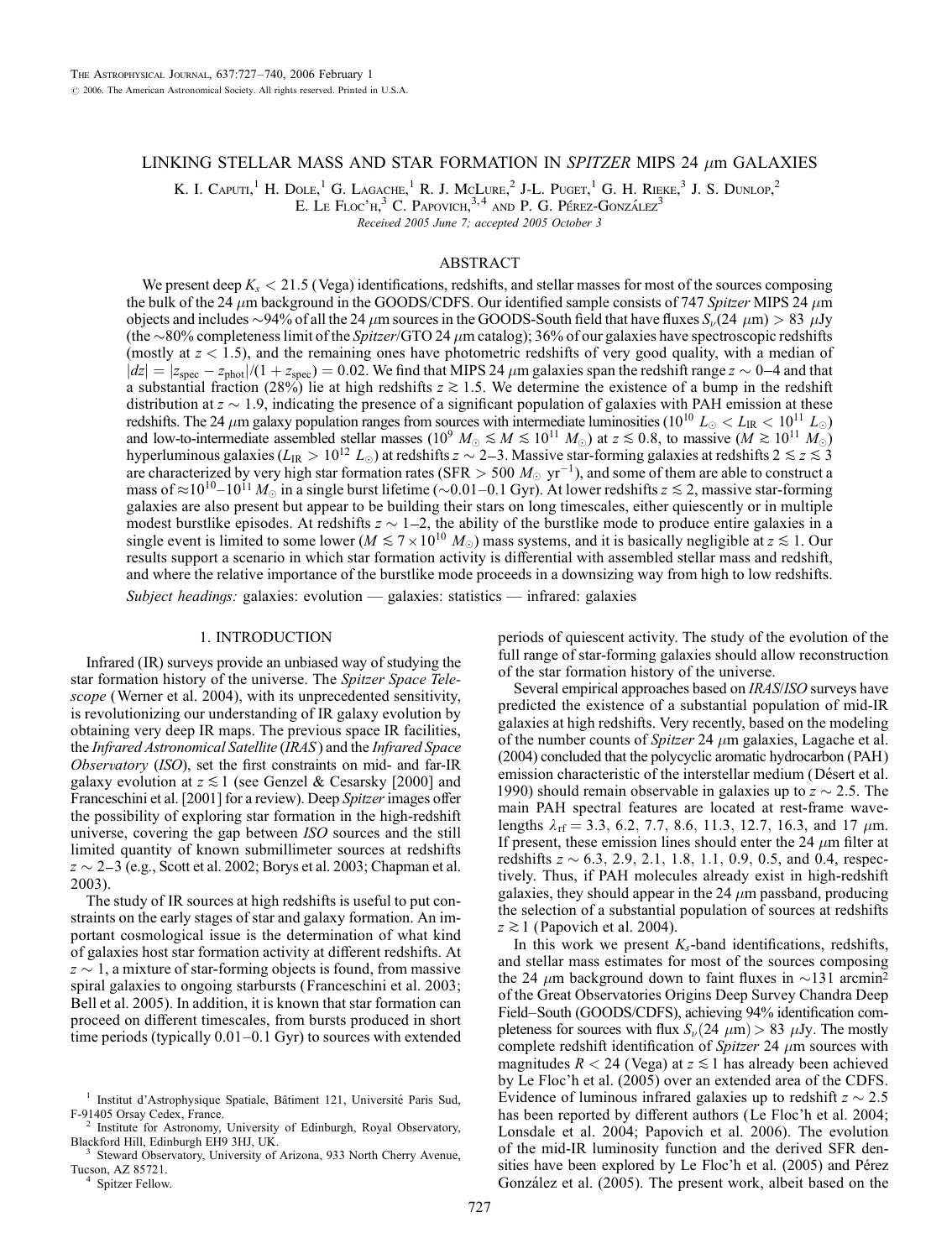

Fig. 1.—(a) Photometric vs. spectroscopic redshifts for  $K_s < 21.5$  galaxies in the GOODS/CDFS. (b) Histogram of the relative errors  $dz = (z_{spec} - z_{phot})/(1 + z_{spec})$ . The rms of this distribution is 0.03.

study of a smaller area, complements the former, as it exploits the unique quality of the GOODS data sets to obtain an almost complete identification of the sources composing the mid-IR background and to characterize some of their most important properties from low to high redshifts (from  $z \approx 0$  to  $z \approx 3-4$ ).

The organization of this paper is as follows. In  $\S 2$  we summarize the data sets and catalogs used to construct the source sample analyzed in the present study. In  $\S$  3 we present the redshift distribution of the 24  $\mu$ m galaxy population in the GOODS/ CDFS. In  $\S$  4 we give estimates of their characteristic stellar masses. In  $\S$  5 we study the evolution of IR luminosities and stellar masses with redshift and put constraints on the SFRs and timescales for star formation activity in different mass galaxies. Finally, in  $\S$  6 we summarize our results and present some concluding remarks. We adopt throughout a cosmology with  $H_0 =$ 70 km s<sup>-1</sup> Mpc<sup>-1</sup>,  $\Omega_M = 0.3$ , and  $\Omega_{\Lambda} = 0.7$ .

#### 2.  $K_s$ -BAND COUNTERPARTS TO MIPS 24  $\mu$ m SOURCES

#### 2.1. The Data Samples and Redshift Estimates

Deep 24  $\mu$ m observations of  $\sim$ 2000 arcmin<sup>2</sup> of the CDFS have been carried out with the Multiband Imaging Photometer for Spitzer (MIPS; Rieke et al. 2004), as part of the Guaranteed Time Observers (GTO) program. The data reduction, extraction of sources, and photometry measurements are explained in detail in Papovich et al. (2004). The source catalog achieves 80% completeness at a flux limit of  $S_{\nu} \sim 83 \mu Jy$ , and the fraction of spurious sources at that limit is determined to be  $\langle 10\% \rangle$ . The 24  $\mu$ m source density in the CDFS is  $N(S_\nu > 83 \mu Jy) =$ 4.5 arcmin<sup>-2</sup>. Above a flux of  $S_{\nu} \sim 60 \mu Jy$ , resolved *Spitzer* sources account for  $\sim$ 70% of the 24  $\mu$ m cosmic infrared background (Papovich et al. 2004; Lagache et al. 2004).

The GOODS project (Giavalisco et al. 2004) has provided deep multiwavelength data for  $\sim$ 160 arcmin<sup>2</sup> of the CDFS. The data products are released to the astronomical community in a fully reduced mode. As part of the European Southern Observatory GOODS Imaging Survey program (ESO GOODS/EIS; B. Vandame et al. 2006, in preparation), deep  $J$ - and  $K_s$ -band images taken with the Infrared Spectrometer and Array Camera (ISAAC) on the Very Large Telescope (VLT ) have been made public for  $\sim$ 131 arcmin<sup>2</sup> of the GOODS/CDFS. This is the area analyzed in the present work. The ESO/EIS imaging in this field

is complemented by deep imaging data in the B,  $V$ ,  $I_{775}$ , and  $z_{850}$ bands taken with the Advanced Camera for Surveys (ACS) on board the *Hubble Space Telescope* (*HST*) and by 3.6, 4.5, 5.8, and 8.0  $\mu$ m data taken with the Infrared Array Camera (IRAC; Fazio et al. 2004) on board Spitzer.

A catalog of  $K_s < 21.5$  (Vega) sources has been selected in the GOODS/EIS CDFS. Photometric redshifts based on up to eight broad bands ( $BVI_{775}z_{850}JK_s$  and IRAC 3.6 and 4.5  $\mu$ m bands) have been obtained for the whole sample, using the publicly available multiwavelength data and the public code HYPERZ (Bolzonella et al. 2000) with the GISSEL98 spectral energy distribution (SED) template library (Bruzual & Charlot 1993). Dust corrections have been taken into account through the convolution of the SED templates with the Calzetti et al. (2000) reddening law.

Although U-band data exist for the CDFS, they have not been included in the input catalogs for the photometric redshift algorithms, as the U-band images have shallower depth and poorer resolution than the ACS and ISAAC images in the same field. However, U-band images have been used to control the HYPERZ output: for every  $K_s$ -band source with a counterpart in the shallow U-band catalogs, the resulting photometric redshift was determined as the best-fit value constrained to a maximum redshift  $z<sub>phot</sub> = 2$ , as higher redshift sources are unlikely to be bright at such short wavelengths. In addition, the public code BPZ (Benitez 2000) has been used to obtain a second independent set of redshift estimates for all the  $K_s < 21.5$  sources. In the cases of sources with HYPERZ photometric redshifts  $z_{phot} > 2$ not confirmed by BPZ, we adopted the lower estimates from the BPZ code. In addition, public COMBO17 photometric redshifts (Wolf et al. 2004) have been used to replace the redshift estimates of those sources with magnitude  $R < 23.5$  (Vega) and  $z < 1$  (the most accurate regime for COMBO17 redshifts). Further details on the redshift estimations for the total  $K_s < 21.5$ sample are given in a separate paper (Caputi et al. 2006). Figure 1a compares the obtained photometric redshifts with spectroscopic redshifts for all those  $K_s < 21.5$  sources in the GOODS/ EIS CDFS included in different publicly available spectroscopy samples (e.g., Vanzella et al. 2005; Le Fèvre et al. 2004). We observe a very good agreement between the photometric estimates and the real redshifts in most cases, with a median for the absolute relative errors of  $|dz| = |z_{\text{spec}} - z_{\text{phot}}|/(1 + z_{\text{spec}}) = 0.02$ . Figure 1b shows the corresponding histogram of relative errors.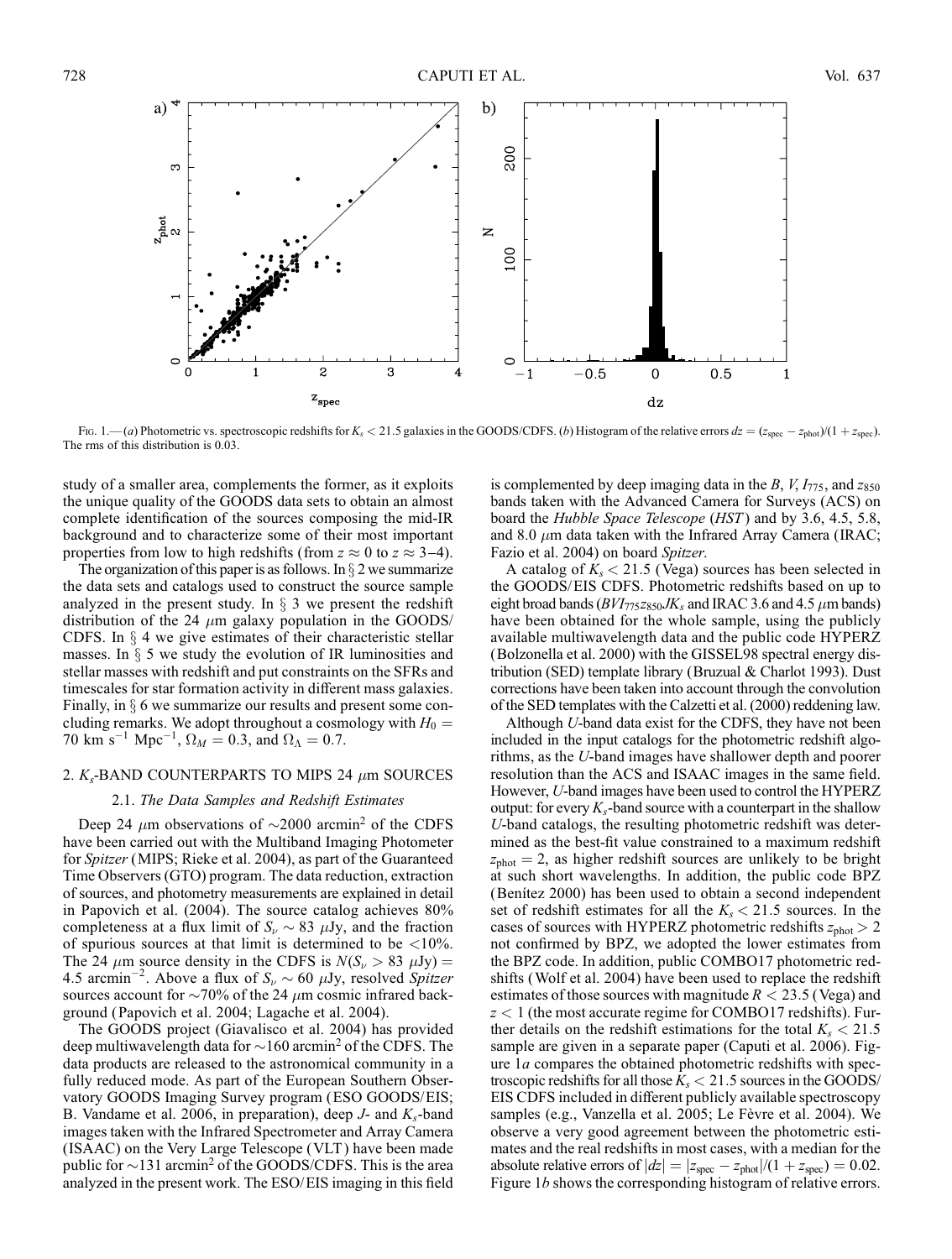

Fig. 2.—Plot of 24  $\mu$ m fluxes vs. K<sub>s</sub> magnitudes for the MIPS 24  $\mu$ m sources in the GOODS/CDFS associated with a K<sub>s</sub> < 21.5 counterpart. The circles, squares, and asterisks correspond to normal galaxies, active galaxies, and Galactic stars, respectively. The dotted line indicates the limit of  $\sim$ 80% completeness of the 24  $\mu$ m catalog, above which the  $K_s$ -band identification is  $\sim$ 94%.

The rms of the distribution is 0.03. However, in spite of the good accuracy obtained for the photometric redshifts, the incorporation of available spectroscopic redshifts is of much benefit for any study of a galaxy redshift distribution. Thus, in order to maximize the quality of the final redshift catalog, the existing spectroscopic redshifts in the CDFS have been used to replace the photometric estimates of the  $K_s < 21.5$  sources whenever possible (i.e., 23%) of the total  $K_s < 21.5$  sample).

#### 2.2. Cross-Correlation of the Catalogs

We cross-correlated the  $K_s < 21.5$  GOODS/CDFS source catalog with the *Spitzer* MIPS 24  $\mu$ m GTO/CDFS catalog both to investigate and put constraints on the mid-IR emission of  $K_s$ -selected galaxies and to identify and characterize the optical/ near-IR properties of the Spitzer MIPS 24  $\mu$ m sources in the GOODS South field. This work presents the results of the latter, while a full analysis of 24  $\mu$ m detected and nondetected  $K_s$ -selected galaxies in the GOODS/CDFS will be presented elsewhere (K. I. Caputi et al. 2006, in preparation). In addition, the IRAC and MIPS properties of galaxies selected with colors  $J-K_s > 2.3$  are studied by Papovich et al. (2006).

We looked for 24  $\mu$ m counterparts of the  $K_s < 21.5$  selected sources in the GOODS/CDFS using a matching radius of  $2<sup>u</sup>$  to minimize the number of multiple identifications. The astrometric accuracy of the MIPS 24  $\mu$ m images (e.g., Le Floc'h et al. 2005) allows the use of such a small matching distance. We found 812  $K_s$  < 21.5 selected sources associated with MIPS 24  $\mu$ m sources within this radius. In 65/812 cases, we found two or more  $K_s$ -selected sources associated with the same 24  $\mu$ m source. In these cases we selected the closest counterpart, leaving 747 24  $\mu$ m sources with a  $K_s < 21.5$  identification. We identified a negligible fraction (11/747) of Galactic stars among these MIPS 24  $\mu$ m sources, and we exclude them from all the following analysis. We determined redshifts for each of the remaining 736 24  $\mu$ m sources; 36% of them have spectroscopic redshifts, and 21% more have COMBO17 photometric redshifts. The remaining 43% have HYPERZ/BPZ photometric redshifts; 521/747 sources are above the 24  $\mu$ m catalog 80% completeness limit—i.e., they have  $S_{\nu} > 83 \mu Jy$ . On the other hand, we find four  $K_s$ -selected objects that could be associated with two or more 24  $\mu$ m sources. All of these cases correspond to low-redshift galaxies, with spectroscopic redshifts  $z_{\text{spec}} < 0.13$ . Individual inspection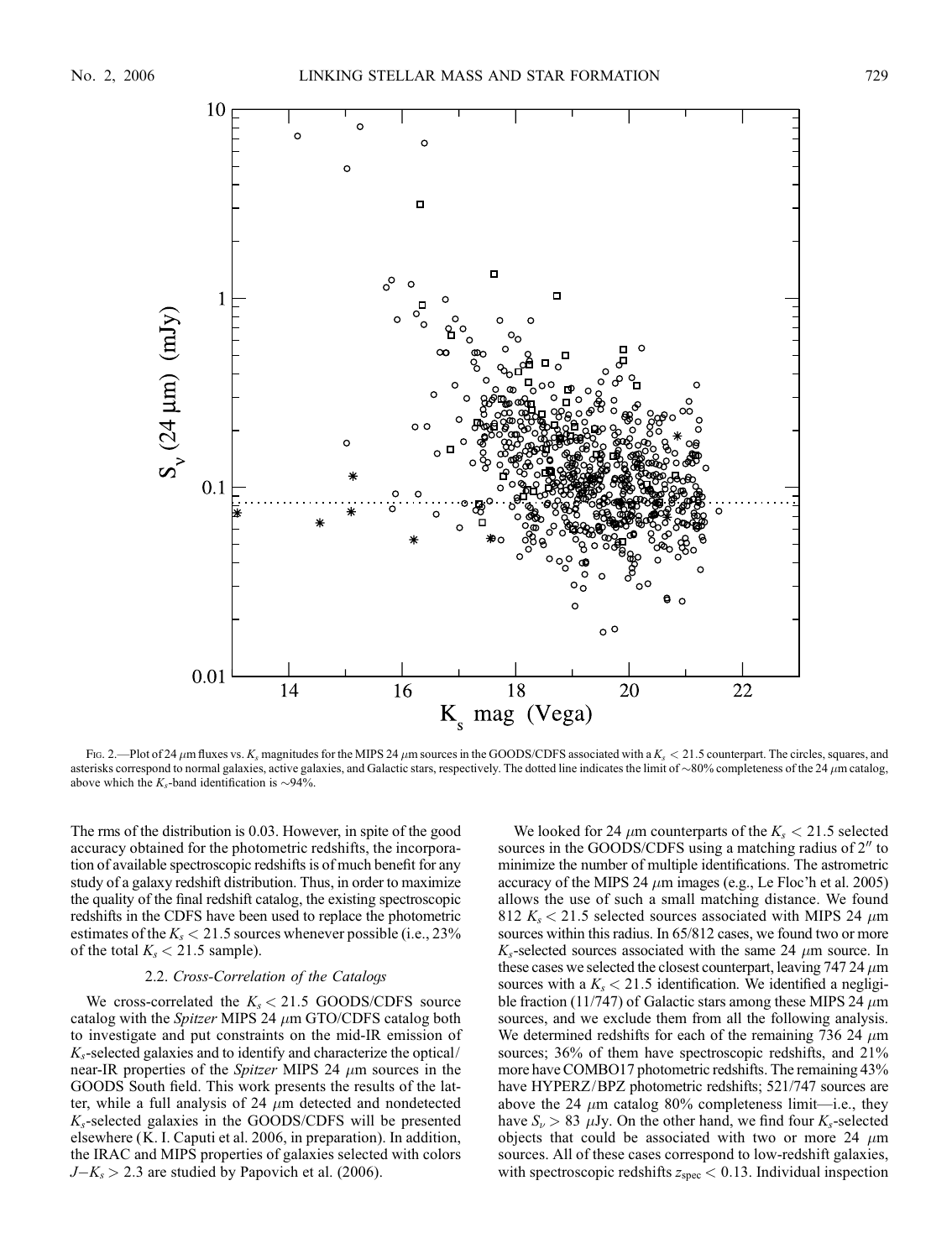TABLE 1 COMPLETENESS LIMITS FOR THE  $K_s$ -BAND IDENTIFICATIONS OF THE Spitzer MIPS 24  $\mu$ m Sources in the GOODS/CDFS

| 24 $\mu$ m Flux<br>$S_{\nu}$ ( $\mu$ Jy) | $K_s$ -Band Identification Completeness<br>$\frac{6}{2}$ |
|------------------------------------------|----------------------------------------------------------|
|                                          | 100                                                      |
|                                          | 99                                                       |
|                                          | 96                                                       |
|                                          | 95                                                       |
|                                          | 94                                                       |

of both the  $K_s$  and 24  $\mu$ m images suggests the Spitzer MIPS detection of multiple nodes of mid-IR emission for each of these nearby galaxies. In Figure 2, we show the total 24  $\mu$ m flux  $S_{\nu}$ versus  $K_s$  magnitude for the 747 MIPS sources with  $K_s < 21.5$ identifications in the GOODS/CDFS. In the four cases of multiple MIPS sources associated with a single  $K_s$ -band object, we considered that the 24  $\mu$ m flux was the sum of the different 24  $\mu$ m components; 686/747 MIPS 24  $\mu$ m sources in the GOODS/ CDFS have counterparts classified as normal galaxies (circles in Fig. 2), while 50/747 are active ones (active galactic nuclei [AGNs] or quasi-stellar objects [QSOs]; squares in Fig. 2). The identification of  $K_s$  sources with active galaxies is based on the cross-correlation with the X-ray catalogs available for the CDFS (Szokoly et al. 2004). This approach provides only a lower limit to the fraction of active galaxies among the 24  $\mu$ m galaxy population (Alonso-Herrero et al. 2006; Donley et al. 2005). The crosscorrelations of the  $K_s < 21.5$  GOODS/CDFS source catalog with the Spitzer MIPS 24  $\mu$ m GTO/CDFS catalog allows us to achieve a completeness limit of  $\sim$ 94% for the identification of MIPS 24  $\mu$ m sources with flux  $S_{\nu} > 83 \mu$ Jy in the GOODS/ CDFS (see Table 1).

As we mentioned above, our HYPERZ photometric redshift determinations are based on the SED fitting of the galaxies made using the templates in the GISSEL98 library of Bruzual & Charlot (1993). Also, this SED fitting procedure has been used to determine derived parameters (e.g., estimated stellar mass) for all the galaxies, independent of whether the redshifts were from HYPERZ/BPZ, COMBO17, or spectroscopic. The GISSEL98 library is composed of a wide range of synthetic SEDs based on stellar spectra but does not have any optical to near-IR powerlaw SED. To investigate the impact of this limitation in our redshift distribution of MIPS 24  $\mu$ m galaxies, we identified the presence of 24  $\mu$ m power-law SED galaxies in the GOODS/ CDFS using the catalog of IR power-law sources constructed by Alonso-Herrero et al. (2006). We found 20 24  $\mu$ m galaxies with IR power-law spectra in the GOODS/CDFS. Nine of these power-law galaxies have spectroscopic redshifts, leaving only 11 power-law sources with a HYPERZ/BPZ photometric redshift (and  $7/11$  are X-ray-detected; see  $\S$  4). Consequently, plausible erroneous redshift estimates due to inadequate SED template fitting are reduced to a very minor fraction of the 24  $\mu$ m sources studied here, and thus they should have a basically negligible impact on all the analysis in this work.

#### 2.3. Summary of Properties of the  $24 \mu m$  Source Sample Analyzed in This Work

For clarity, we summarize the properties of the source sample analyzed in this work as follows:

1. Our sample is composed of the 747 24  $\mu$ m sources in  $\sim$ 131 arcmin<sup>2</sup> of the GOODS/CDFS that have a  $K_s$  < 21.5 (Vega) counterpart; 521/747 sources have a flux above the GTO

catalog 80% completeness limit, i.e.,  $S_{\nu}(24 \mu m) > 83 \mu Jy$ . These 521 objects constitute  $\sim$ 94% of all the MIPS 24  $\mu$ m sources with  $S_{\nu}(24 \mu m) > 83 \mu Jy$  in the GOODS/CDFS.

2. Only 11/747 sources in our sample are identified as galactic stars; 50/747 sources are X-ray–classified AGNs or QSOs. The remaining 686/747 sources are normal galaxies (i.e., no X-ray AGN or QSO).

3. We determined redshifts for each of the 736 galaxies in our sample (i.e., all sources except the 11 galactic stars); 36% of these redshifts are spectroscopic, and 21% additional redshifts have been taken from the COMBO17 photometric redshift catalog (only for sources with R-band magnitude  $R < 23.5$ , Vega, and redshifts  $z < 1$ ). The photometric redshifts for the remaining 43% of the sample have been obtained using HYPERZ/BPZ and are based on broadband photometry covering from the optical *B* band through the 4.5  $\mu$ m band.

In this way, our sample allows us to identify and characterize the evolution down to faint fluxes for most of the sources composing the 24  $\mu$ m background.

Pérez-González et al. (2005) have carried out a study of MIPS 24  $\mu$ m detections using a different photometric redshift technique. Their approach uses empirical SEDs rather than synthetic templates, and it can fit redshifts using a wider range of multiwavelength data. Their work has the advantage of having been applied to larger fields. However, high signal-to-noise ratio data may not be available in all bands for these large areas, and thus their resulting redshifts have a typical accuracy of about 10%, significantly worse than those obtained here. Our approach depends on high-quality and homogeneous input data, only available for very limited areas of the sky. By combining the results of both works, it is possible to (1) determine overall trends and the effects of cosmic variance based on the approach of Pérez-González et al. (2005) and (2) prove the redshift distribution more accurately in a more limited sky region based on the approach in this paper.

### 3. THE REDSHIFT DISTRIBUTION OF 24  $\mu$ m GALAXIES IN THE GOODS/CDFS

Figure 3a shows the redshift distribution of the MIPS 24  $\mu$ m galaxies with  $K_s < 21.5$  counterparts in the GOODS/CDFS. The empty (shaded) histogram corresponds to all  $(S_\nu > 83 \mu Jy)$ sources. The peaks in the redshift distribution at  $z \sim 0.7$  and 1.1 are due to the effect of large-scale structure in the CDFS (e.g., Le Fèvre et al. 2004). We find that 72% of the 24  $\mu$ m galaxies lie at redshifts  $z < 1.5$ , while the remaining 28% are found to be at  $z \ge 1.5$  (the percentages are similar for the samples containing all and only  $S_{\nu} > 83$   $\mu$ Jy galaxies). This confirms the existence of a substantial population of mid-IR sources at high redshifts. Approximately half of the  $z \ge 1.5$  sources have the characteristic colors of extremely red galaxies (ERGs),  $(I_{775} - K_s) > 4.0$ (Vega), indicating that an important fraction of the high-redshift mid-IR background is constituted by optically obscured sources, as possibly expected (see Yan et al. 2004).

Figure 3b shows the normalized redshift distributions of the MIPS 24  $\mu$ m galaxies with  $K_s < 21.5$  counterparts (black dashed and solid lines, for all and  $S_{\nu} > 83$   $\mu$ Jy sources, respectively), compared to the redshift distribution of the total  $K_s < 21.5$  galaxy population (gray solid line) in the same field. Several features are present in all the three curves, which are the consequence of cosmic variance effects. In contrast, we observe the presence of a depression in the redshift distribution of 24  $\mu$ m galaxies at redshift  $z \sim 1.5$  and a bump at redshift  $z \sim 1.9$ , both of which do not appear in the total  $K_s < 21.5$  galaxy curve.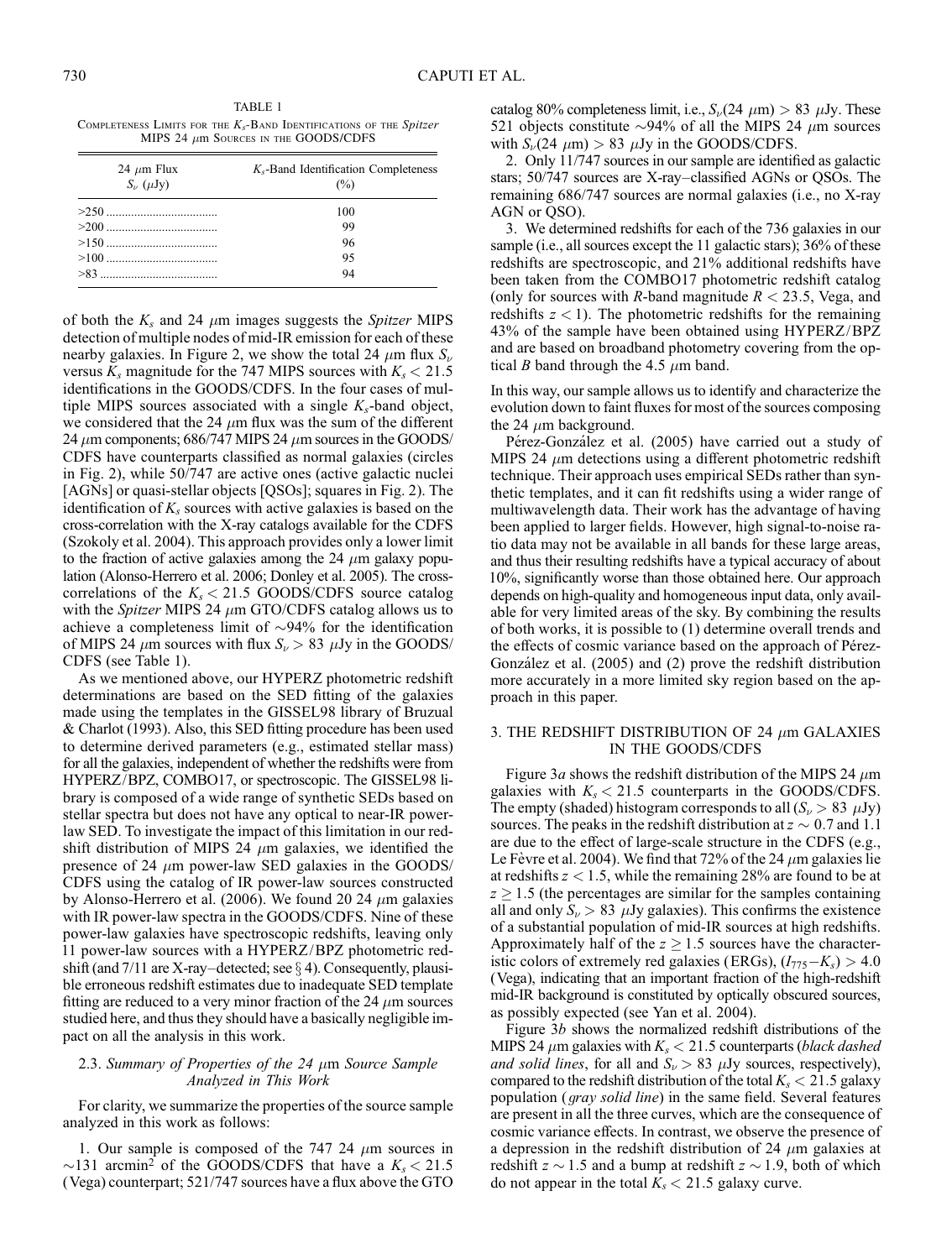

Fig. 3.—(a) Redshift distribution of the MIPS 24  $\mu$ m galaxies with  $K_s < 21.5$  counterparts in the GOODS/CDFS: all sources and sources with  $S_{\nu} > 83$   $\mu$ Jy (empty and shaded histograms, respectively). (b) Normalized redshift distributions of all and  $S_{\nu} > 83$   $\mu$ Jy 24  $\mu$ m galaxies (black dashed and solid lines, respectively), compared to the normalized redshift distribution of the total  $K_s < 21.5$  sample in the same field (*gray solid line*).



Fig. 4.—Plot of the 95% confidence limits on the normalized redshift distributions of the MIPS  $S_{\nu}(24 \mu m) > 83 \mu Jy$  galaxies (*black lines*) and all the  $K_s < 21.5$  galaxies (gray lines). The bump in the redshift distribution of 24  $\mu$ m galaxies at  $z \sim 1.9$  indicates the presence of PAH emission at these high redshifts. The marginally significant depression at redshift  $z \sim 1.5$  might be due to silicate absorption.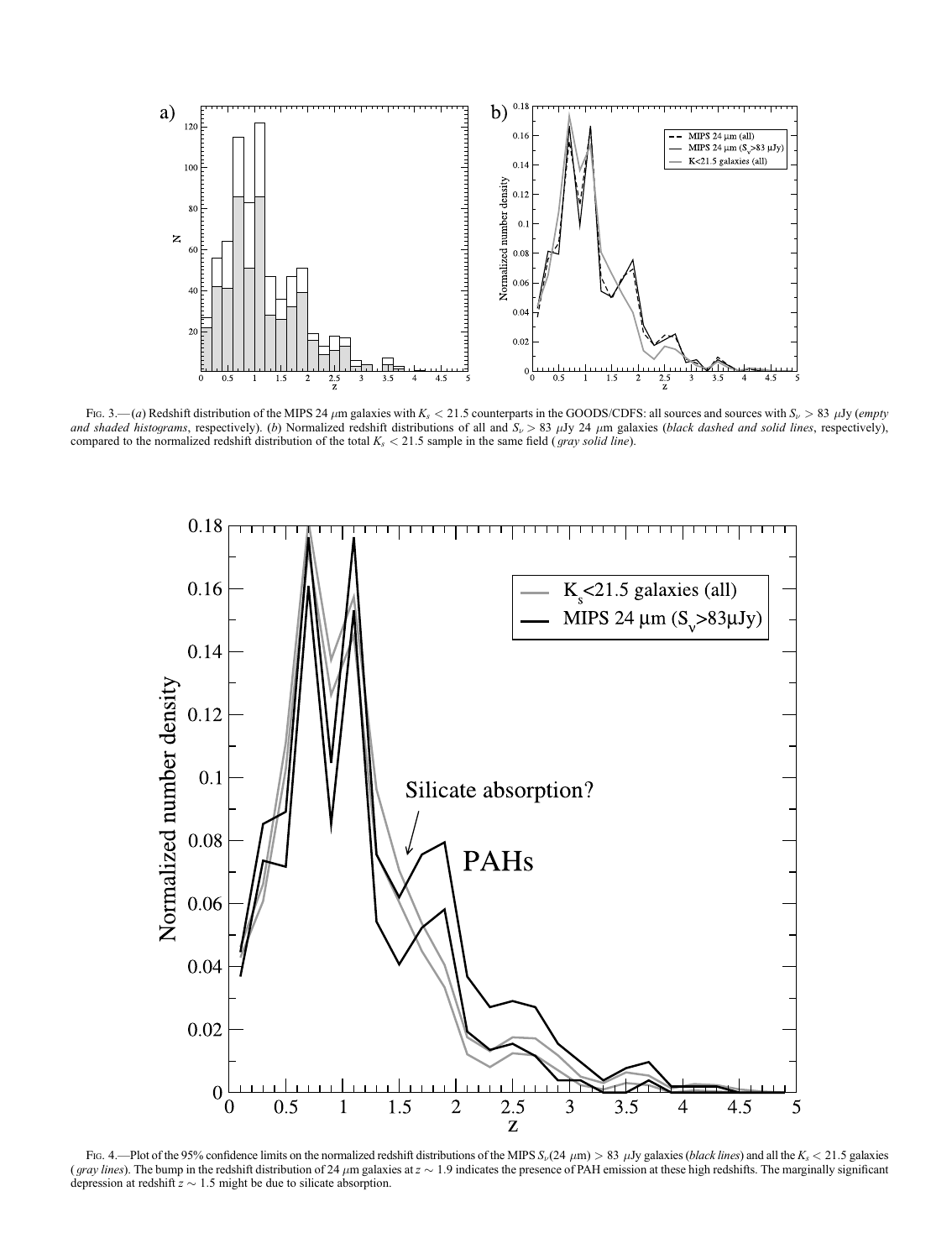

Fig. 5.—Plot of 24  $\mu$ m flux vs. redshift for the MIPS 24  $\mu$ m galaxies in the GOODS/CDFS associated with a  $K_s < 21.5$  counterpart. The symbols are the same as in Fig. 2. Filled symbols indicate spectroscopic redshifts.

To assess the significance of the features observed exclusively on the 24  $\mu$ m galaxy redshift distributions, we computed confidence limits on the different curves. We performed Monte Carlo simulations to create 1000 mock redshift catalogs, alternatively for the total  $K_s < 21.5$  galaxy population and for the MIPS 24  $\mu$ m galaxies with flux  $S_{\nu} > 83 \mu$ Jy. We constructed each mock catalog assigning to each source a random redshift, with a Gaussian probability centered at the original redshift z of the source and a dispersion equal to  $0.02(1 + z)$  (i.e., the median error at the corresponding redshift). The redshifts of those sources with spectroscopic values were left fixed. We recomputed the normalized redshift distribution for each mock catalog and determined confidence limits on the original distribution curves. The 95% confidence limits on the total  $K_s < 21.5$  galaxy and the MIPS  $(S_\nu > 83 \mu Jy)$  galaxy distributions are shown in Figure 4.

Figure 4 shows that, even taking into account the error bars, the peak in the 24  $\mu$ m redshift distribution at  $z \sim 1.9$  is significant, lying  $\sim$  4  $\sigma$  from the original total  $K_s$  < 21.5 galaxy curve. Thus, we conclude that the redshift distribution of 24  $\mu$ m galaxies presents a real secondary bump at these high redshifts. This secondary peak has been predicted by Lagache et al. (2004) and is the consequence of the selection effect produced by the presence of PAH emission features entering the observed 24  $\mu$ m band. Given the width of the 24  $\mu$ m filter (whose transmission covers the wavelength range  $\sim$ 20–28  $\mu$ m), both the 7.7 and the 8.6  $\mu$ m PAH lines could contribute to the redshift distribution peak observed at  $z \sim 1.9$ . Our results allow us to conclude that PAH molecules must be already present in star-forming galaxies at high redshifts.

The confidence limits shown in Figure 4 also indicate that the depression observed in the 24  $\mu$ m redshift distribution at  $z \sim 1.5$  is only marginally significant within our sample. The existence of such a depression could be interpreted as due to the 9.8  $\mu$ m silicate absorption feature entering the 24  $\mu$ m filter at this redshift, which has been observed for some galaxies in previous works (Houck et al. 2005; Yan et al. 2005). However, given the errors in the redshift distributions presented here, we cannot reach any firm conclusion on the possible selection effect produced by silicate absorption at high redshifts.

We also see a substantial deficit of 24  $\mu$ m sources at redshift  $z \sim 0.9$ , with respect to the total  $K_s < 21.5$  sources. At this redshift, a positive selection effect on 24  $\mu$ m galaxies would be expected due to the presence of the 12.7  $\mu$ m PAH emission line. The observed relative deficit of bright mid-IR selected galaxies indicates that, within our sample, star-forming galaxies are present in a minor proportion at this redshift. This is quite likely due to a mere cosmic variance effect. However, we note that this deficit in our 24  $\mu$ m sample occurs at the same redshift where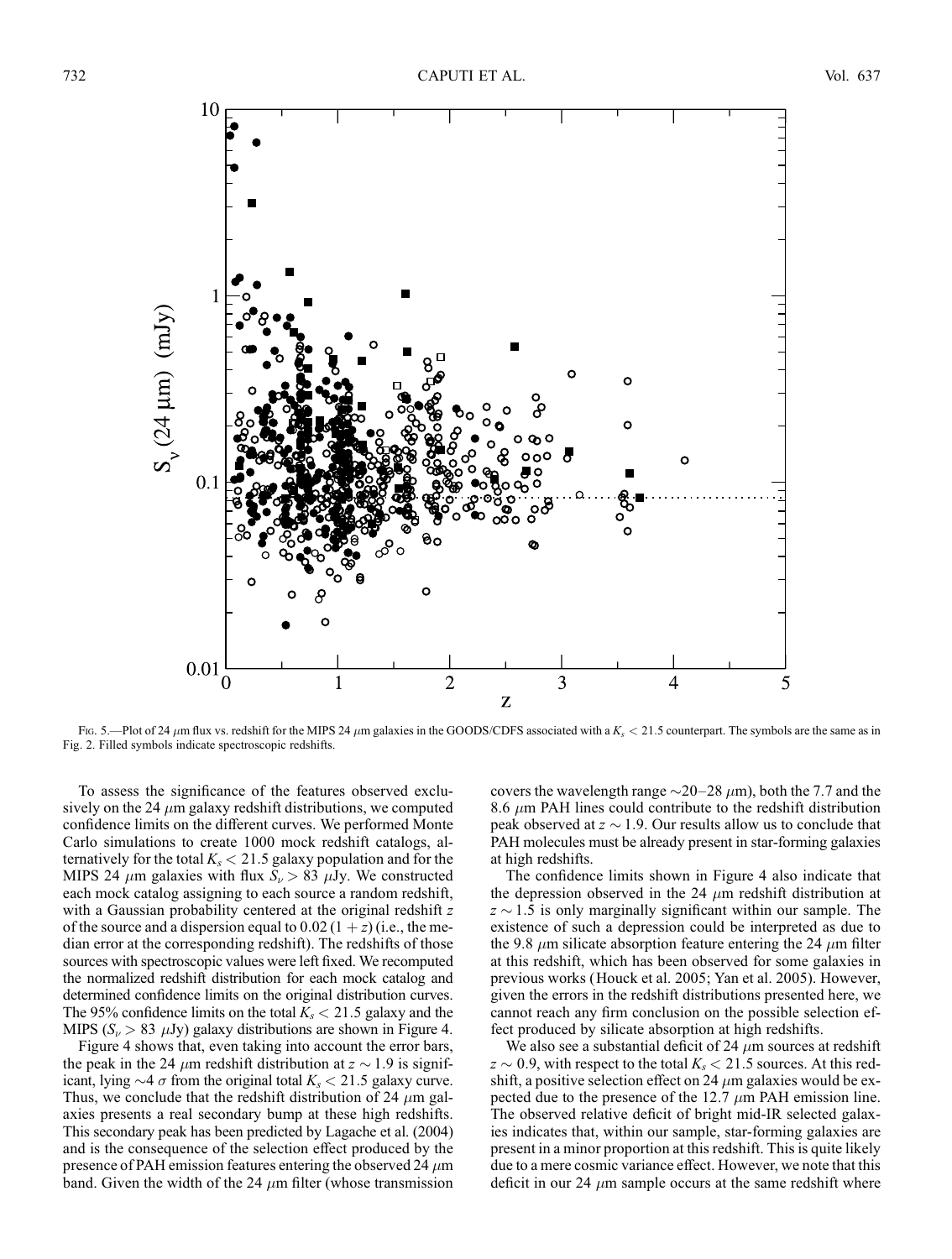

Fig. 6.—Comparison of the observed redshift distribution of MIPS 24  $\mu$ m galaxies in the GOODS/CDFS (solid histogram) with the redshift distribution predicted by Lagache et al. (2004; *dashed histogram*). Both distributions correspond to sources with flux  $S_{\nu}(24 \mu m) > 83 \mu Jy$  in an area of 131 arcmin<sup>2</sup>.

there is a dip in the total  $K_s < 21.5$  redshift distribution. If we consider that galaxy interactions are a triggering mechanism for star formation, then it will be possible that star formation activity is particularly inhibited in regions with an underdensity of objects. The study of similar regions in other areas of the sky is necessary to determine whether the two facts are actually related.

Evidence of the existence of PAH emission in the spectra of a few high-redshift  $1.7 - 1.8 < z < 2.6 - 2.8$  galaxies has recently been presented by Houck et al. (2005), Yan et al. (2005), and Lutz et al. (2005). In this work, we extend this evidence through the study of the redshift distribution of the whole 24  $\mu$ m galaxy population. It is interesting to note, however, that both Houck et al. (2005) and Yan et al. (2005) found that only a minority of their galaxies at  $z \sim 1.7 - 2.8$  showed clear PAH emission features in their spectra, while most of their remaining high-redshift galaxies were AGN-dominated or had silicate absorption features. The difference in the nature of the sources dominating Houck et al. and Yan et al. samples can be explained taking into account that their objects are, on average, an order of magnitude more luminous than most of the sources analyzed in this work. Deep  $24 \mu$ m samples are necessary to uncover a substantial population of PAH galaxies at redshift  $z \sim 2$ . Figure 5 shows the 24  $\mu$ m flux

of each galaxy  $S_{\nu}$  versus redshift z. The symbols are the same as in Figure 2. Filled symbols correspond to sources with spectroscopic redshifts. Within our sample, we see that only a few bright  $S_{\nu}(24 \mu m) > 0.5$  mJy sources are placed at high redshift  $(z \gtrsim$ 1.5) and that they are all active galaxies. At fainter fluxes  $S_{\nu} \lesssim$ 0:3 mJy, starbursts produce the bulk of the mid-IR emission at high redshifts.

Pérez-González et al. (2005) found that 24% of the 24  $\mu$ m galaxies with  $S_{\nu} > 83 \mu Jy$  in an extended region of the CDFS and the Hubble Deep Field–North (HDFN ) were at redshifts  $z > 1.5$ , in agreement with our value of 28% within the errors and taking into account the different fields surveyed. However, their redshift distribution does not show the PAH-induced peak at  $1.6 \le z \le 2.2$ . They suggested that this feature may have been blurred by the errors in photometric redshifts; this suggestion is confirmed by our detection of the PAH bump using redshifts of higher accuracy. Taken together, the two studies show that the drop in the number of sources beyond  $z \sim 1.2$  holds generally and is not just observed in the CDFS. In addition, we show that there is a significant peak produced by PAH emission on top of this general trend.

Figure 6 shows the comparison of our observed redshift distribution of 24  $\mu$ m galaxies in the GOODS/CDFS (solid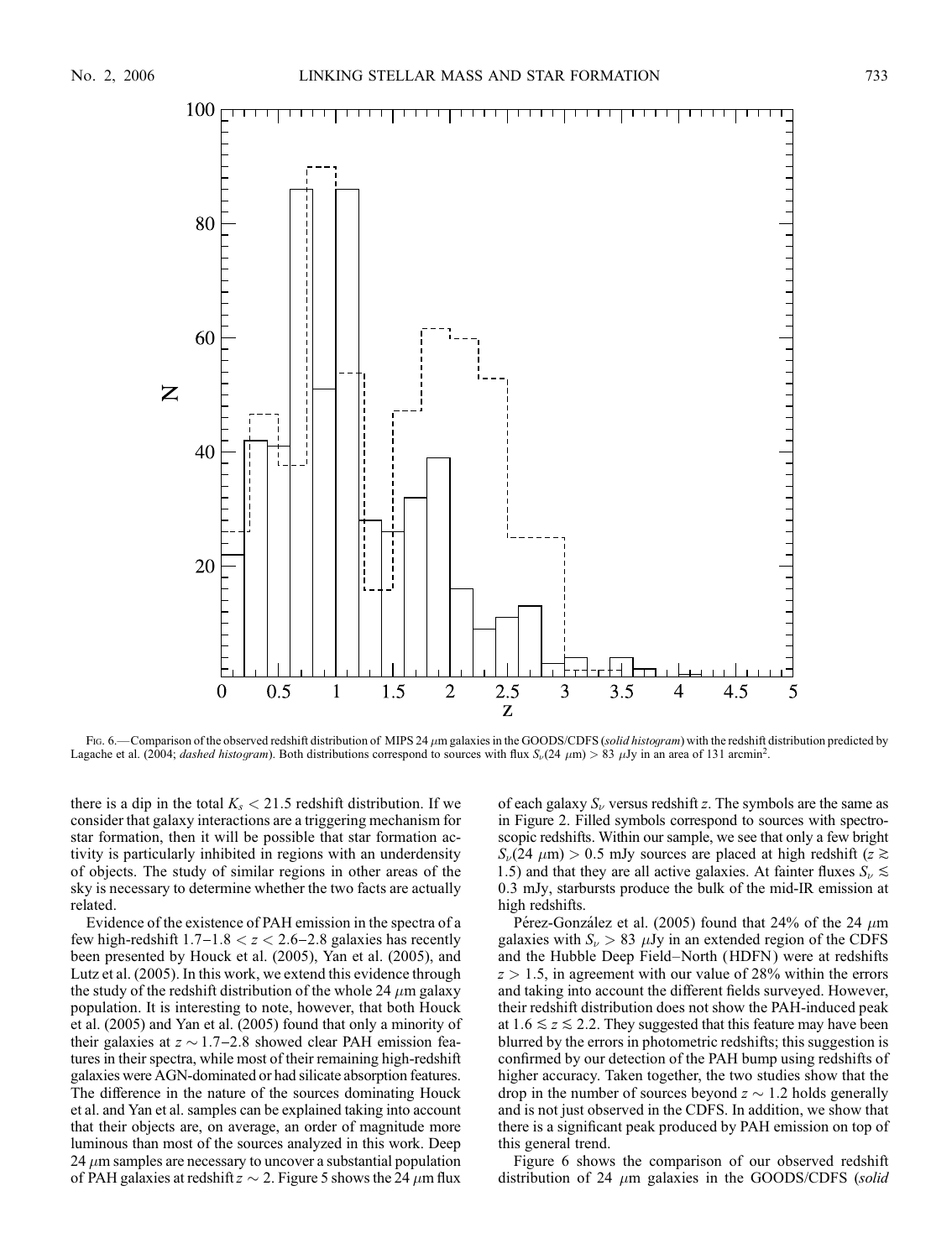

Fig. 7.—Estimated assembled stellar masses for the MIPS 24  $\mu$ m galaxies with K<sub>s</sub> < 21.5 counterparts in the GOODS/CDFS. The symbols with a plus sign correspond to galaxies with flux  $S_{\nu}(24 \mu m) > 83 \mu Jy$ . The dashed line indicates the estimated mass completeness limits imposed by the  $K_s < 21.5$  survey. However, we note that these limits are basically irrelevant for the galaxies with flux  $S_{\nu}(24 \mu m) > 83 \mu Jy$ , as the  $K_s$ -band identification completeness for these galaxies is  $\sim$ 94%.

histogram) with the distribution predicted by Lagache et al. (2004) using the Lagache et al. (2003) model (dashed histogram). Both distributions correspond to sources with flux  $S_{\nu} > 83$   $\mu$ Jy in an area of 131 arcmin2. The observed and predicted distributions have 521 and 518 galaxies, respectively, confirming that the Lagache et al. (2003) model reproduces the observed number counts very well. Also in agreement with the model, we find that a significant population of 24  $\mu$ m galaxies lie at redshifts  $z > 1.5$ , and our accurate redshift determinations reveal the predicted secondary peak in the redshift distribution at  $z \sim 1.9$ produced by the presence of PAH emission. However, the fraction of galaxies at redshifts  $z > 1.5$  is significantly overpredicted by the Lagache et al. model. Other models (e.g., Chary & Elbaz 2001) basically predict a negligible fraction of sources at redshifts  $z > 1.5$  and also do not fit the observed redshift distribution. Therefore, theoretical models require further refinements to reproduce the distant infrared-emitting galaxy populations.

### 4. THE ASSEMBLED STELLAR MASSES OF MIPS 24  $\mu$ m GALAXIES

Figure 7 shows the estimated assembled stellar masses of the MIPS 24  $\mu$ m galaxies versus redshift z in the GOODS/CDFS. The estimation of the stellar masses is based on the optical–to– near-IR SED fit of each galaxy at the determined redshift (either spectroscopic, from COMBO17, or HYPERZ/BPZ) and is completely independent of its 24  $\mu$ m properties. We determined estimated stellar masses for all the 24  $\mu$ m galaxies with a  $K_s < 21.5$ identification, except for any X-ray–classified AGN/QSO or any other X-ray source without a suitable GISSEL98 template optical–to–near-IR SED fit. We excluded the latter objects to avoid galaxies with partial contamination of the optical–to–near-IR light by a hidden AGN. The stellar masses are computed from the modeled rest-frame  $K_s$ -band galaxy luminosity of each galaxy, where the mass-to-light ratios have a minimum dependence on the SED star formation histories or dust corrections (see Caputi et al. [2005, 2006] for further details). The resulting stellar mass estimates are typically accurate within a factor of  $\leq 2$ . A single power-law Salpeter initial mass function (IMF ) over stellar masses  $M = 0.1{\text{-}}100 M_{\odot}$  has been assumed throughout. The estimated mass completeness limits for counterparts of the MIPS 24  $\mu$ m galaxies are  $1.5 \times 10^{10}$ ,  $7.0 \times 10^{10}$ , and  $1.5 \times 10^{11}$   $M_{\odot}$ at redshifts  $z = 1, 2$ , and 3, respectively, based on the  $K_s =$ 21:5 mag limit and the median of the k-corrections. However, it should be noted that the mass completeness limits are basically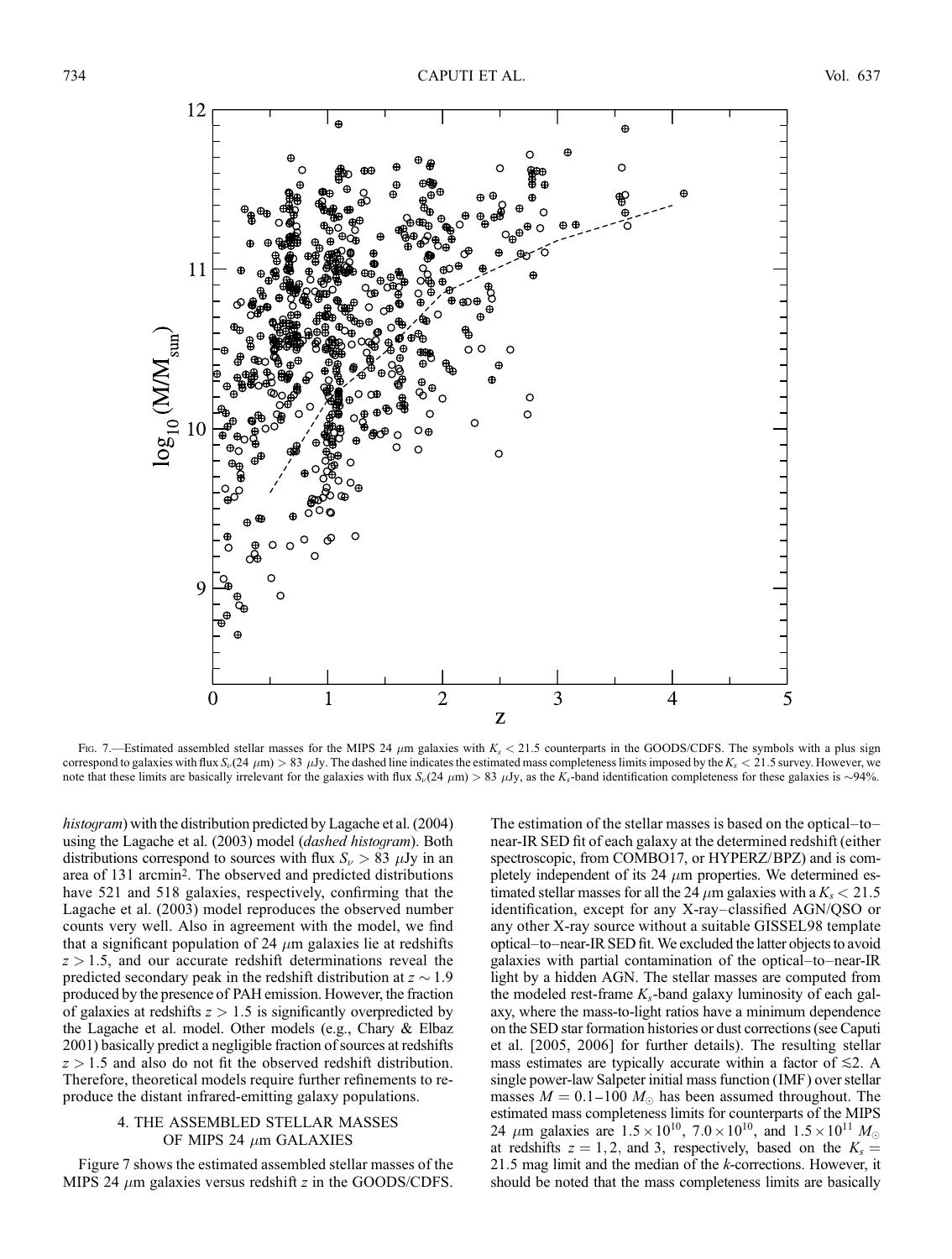irrelevant for the sources with flux  $S_{\nu} > 83 \mu Jy$  (symbols with plus signs in Fig. 7), as the  $K_s$ -band identifications are almost complete above this limit.

Inspection of Figure 7 shows that, at least at redshifts  $z \leq 1$ , star formation activity takes place in galaxies of a wide range of assembled stellar masses, from  $\sim 10^9$  to  $\sim 10^{12}$  M<sub>o</sub>. At high redshifts  $z \ge 2.5$ , the existence of a significant population of massive  $M > 10^{11} M_{\odot}$  star-forming galaxies is revealed in the mid-IR at the depth of the GTO/CDFS images. It is now commonly believed that a fraction of present-day massive galaxies is already in place at high redshifts (Cimatti et al. 2004; Glazebrook et al. 2004; Caputi et al. 2005, 2006). However, it is still unclear when the bulk of the stars in these massive galaxies was formed (see Papovich et al. 2006). The identification of massive objects on the MIPS 24  $\mu$ m images can put constraints on their star formation histories and the amount of stellar mass built up at different redshifts.

### 5. CONSTRAINTS ON THE STAR FORMATION HISTORY

#### 5.1. The Evolution of Star-forming Galaxies with Redshift

The study of the physical properties of IR-selected galaxies at different redshifts is of importance to understand how star formation evolved with cosmic time. In this section, we use the 24  $\mu$ m fluxes of the galaxies in the GOODS/CDFS in conjunction with the redshift and stellar mass estimations, to study the evolution of star formation activity.

Chary & Elbaz (2001) and Elbaz et al. (2002) showed that the mid-IR luminosities of nearby galaxies were correlated (with some scatter) with their bolometric IR luminosity  $L_{IR}$ , defined as  $L_{IR}$  =  $L(8-1000 \mu m)$ . They fitted the following set of relations:

$$
L_{\rm IR} = 11.1^{+5.5}_{-3.7} \left[ \nu L_{\nu} (15 \ \mu \text{m}) \right]^{0.998},\tag{1}
$$

$$
= 0.89^{+0.38}_{-0.27} [\nu L_{\nu} (12 \ \mu m)]^{1.094}, \tag{2}
$$

$$
=4.78_{-1.59}^{+2.37}[\nu L_{\nu}(6.75 \ \mu m)]^{0.998} \tag{3}
$$

for  $\nu L_{\nu} (6.75 \ \mu \text{m}) < 5 \times 10^9 \ L_{\odot},$ 

$$
= 4.37^{+2.35}_{-2.13} \times 10^{-6} \left[ \nu L_{\nu} (6.75 \ \mu m) \right]^{1.62} \tag{4}
$$

for  $\nu L_{\nu} (6.75 \ \mu \text{m}) \ge 5 \times 10^9 \ L_{\odot},$ 

where all the luminosities are in solar units. There are many indications that the overall SEDs of high-redshift infrared galaxies are similar to the local ones captured in equations  $(1)$ – $(4)$ . For example, the local far-IR/radio and mid-IR/radio correlations (Condon 1992) still hold at higher redshifts (Appleton et al. 2004). Composite SEDs of high-redshift infrared galaxies resemble local templates (e.g., Egami et al. 2004). The MIPS observations in the CDFS indicate that, at least to  $z \sim 1$ , galaxies have 24 and 70  $\mu$ m flux ratios that follow the local distribution as a function of total IR luminosity. In addition, number count models assuming similar behavior can fit the 24, 70, and 160  $\mu$ m data simultaneously (Lagache et al. 2004).

We used the 24  $\mu$ m fluxes of the MIPS galaxies with a  $K_s < 21.5$  counterpart in the GOODS/CDFS to compute their bolometric luminosities  $L_{\text{IR}}$ , assuming the Chary & Elbaz (2001) relations in equations (1)–(4). We excluded all the known AGNs/ QSOs from the present analysis. We considered that the 24  $\mu$ m flux mapped the rest-frame 15, 12, and 6.75  $\mu$ m fluxes in the redshift ranges  $0.4 \le z < 0.8, 0.8 \le z < 1.2$ , and  $2.0 \le z < 3.0$ , respectively. In the redshift range  $1.2 \le z < 2.0$ , we assumed that the infrared luminosity  $L_{IR}$  was given by the average of the luminosities obtained using equations (2) and (3)–(4). Figure 8 shows the bolometric IR luminosities of the 24  $\mu$ m galaxies versus assembled stellar mass in different redshift bins. The dotted lines delimit the region of luminosity completeness at the mean redshift of each bin, taking into account the  $S_{\nu}(24 \mu m) = 83 \mu Jy$ limit and the fact that our  $K_s$ -band identifications are almost complete above that flux (i.e., the mass completeness limits imposed by the  $K_s = 21.5$  cut are basically irrelevant above that limit).

Although for clarity the error bars are not shown in Figure 8, we estimated the errors on our computed bolometric luminosities using an independent set of models. We integrated the different Dale et al. (2001) and Dale & Helou (2002) SED templates, normalized to our observed 24  $\mu$ m fluxes, to obtain the corresponding IR luminosities as a function of redshift. The complete set of the Dale et al. SEDs consists of 64 templates, each one characterized by a parameter  $\alpha$  (0.0625 <  $\alpha$  < 4.0), which depends on the combination of the observed local SEDs used to construct these models. Compared to the values obtained with the Dale et al. templates, our luminosities based on the Chary & Elbaz (2001) formulae appear to be accurate within a factor of 2–3 to redshift  $z \approx 1.5$ . Above that redshift, the consideration of the complete set of the Dale et al. SEDs would yield uncertainties of up to a factor of 10–20 (Dale et al. 2005). However, Dale et al. (2005) recently used the Dale et al. templates to fit the observed 1–850  $\mu$ m photometry of a sample of 75 local galaxies. The majority of these galaxies ( $\gtrsim$ 75%) were bestfitted by templates with 2.0  $< \alpha < 4.0$ . As we explained above, there are many indications that the overall SEDs of high-redshift IR galaxies are similar to the local ones. Thus, this subset of the Dale et al. templates should be representative of the majority of the IR galaxy types also at high redshifts. If we restrict the comparison of our luminosities computed with the Chary & Elbaz formulae to those values obtained with the Dale et al.  $2.0 < \alpha < 4.0$  templates, we find that the error bars would still be within a factor of 2–3 up to redshift  $z \approx 2$ , and a factor of 5 would be sufficient to account for the errors above that redshift. These factors should be representative of the error bars on the IR luminosities of the majority of our galaxies, including the errors introduced by the k-corrections within each of the considered redshift bins.

We observe that the evolution of the IR luminosities with redshift is still very significant, even taking into account the error bars. Figure 8a shows that most of the 24  $\mu$ m galaxies at redshifts 0.4  $\leq z < 0.8$  have infrared luminosities  $L_{\text{IR}} < 10^{11} L_{\odot}$ . The maximum observed infrared luminosities increase with redshift, and luminous infrared galaxies (LIRGs) characterized by  $10^{11} L_{\odot} < L_{IR} < 10^{12} L_{\odot}$  (Sanders & Mirabel 1996) are the dominant 24  $\mu$ m sources at redshifts  $0.8 \le z < 1.2$  at the depth of the CDFS MIPS/GTO images (Le Floc'h et al. 2005). The majority of the mid-IR sources at  $0.4 \le z < 1.2$  are hosted by intermediate-mass galaxies with stellar masses  $10^{10} M_{\odot} \leq M \leq$  $10^{11}$   $M_{\odot}$ , in agreement with recent findings by Hammer et al. (2005), although some more massive galaxies could also be classified as LIRGs at these redshifts. Within our surveyed area, there is virtually no ultraluminous infrared galaxy (ULIRG) with  $L_{\rm IR} > 10^{12} L_{\odot}$  at  $z < 1.2$ . ULIRGs might be present at these low redshifts, but are indeed very rare (e.g., Flores et al. 1999). At  $1.2 \le z \le 2.0$ , ULIRGs start to be a very significant population ( $\sim 65\%$  at  $S_{\nu} > 83$   $\mu$ Jy), and they are also hosted by intermediate- to high-mass galaxies. At  $z > 2$ , the limits of the 24  $\mu$ m survey only allow us to explore the bright IR luminosity end of the star formation activity. We observe sources with extremely high infrared luminosities  $10^{12} L_{\odot} < L_{IR} < 10^{14} L_{\odot}$ , mainly harbored by galaxies with stellar masses  $M > 10^{11} M_{\odot}$ . Our results on luminosity and SFR evolution agree well with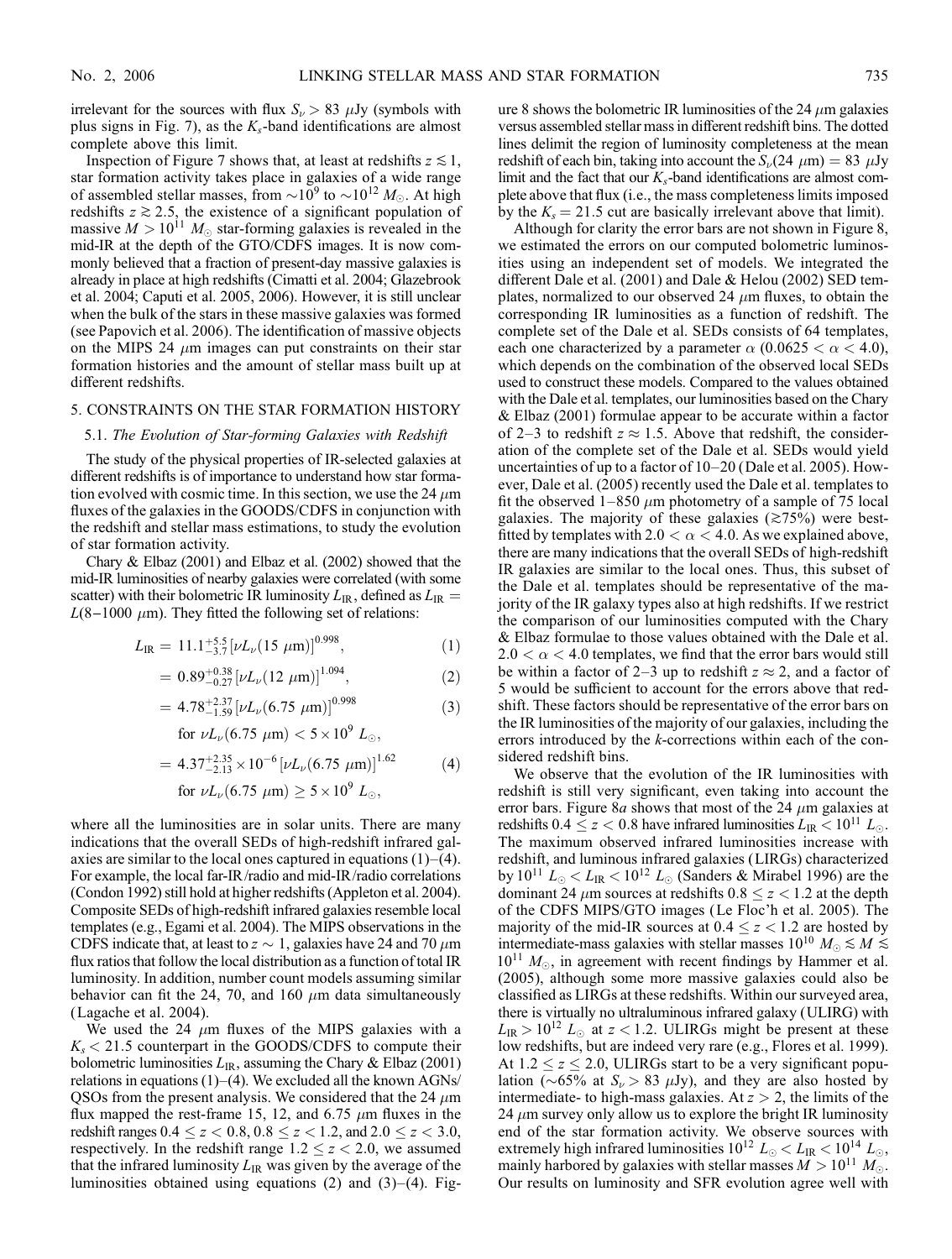

Fig. 8.—Bolometric infrared luminosities vs. assembled stellar masses for the MIPS 24  $\mu$ m galaxies with  $K_s < 21.5$  counterparts in the GOODS/CDFS, in different redshift bins: (a)  $0.4 \le z < 0.8$ , (b)  $0.8 \le z < 1.2$ , (c)  $1.2 \le z < 2.0$ , and (d)  $2.0 \le z < 3.0$ . The dotted lines delimit the region of completeness at the mean redshift of each bin, taking into account the  $S_{\nu}(24 \mu m) = 83 \mu Jy$  limit and the fact that our K<sub>s</sub>-band identifications are almost complete above that flux (i.e., the mass completeness limits imposed by the  $K_s = 21.5$  cut are basically irrelevant above that limit).

the studies for larger fields made by Le Floc'h et al. (2005) and Pérez-González et al. (2005).

Thus, Figure 8 confirms the global trend of a high degree of evolution in the star formation activity from low to high redshifts. The extremely high IR luminosities observed at  $z \ge 2$  show that star formation has been a much more violent process in the past, and these violent episodes of star formation must have built up a significant part of the stellar mass content of at least a fraction of present-day massive galaxies. We explore in more detail this possibility in  $\S$  5.2, where we analyze and constrain the typical timescales for star formation of galaxies with different assembled stellar masses at different redshifts.

#### 5.2. Probing Star Formation in Different Mass Galaxies

An estimator of the instantaneous SFR of a galaxy based on its bolometric infrared luminosity has been obtained by Kennicutt (1998):

$$
SFR = 1.72 \times 10^{-10} L_{IR},
$$
 (5)

where the SFR is given in units of solar masses per year, the luminosity  $L_{IR}$  is in solar units, and a Salpeter IMF over stellar masses  $M = 0.1 - 100 M_{\odot}$  is assumed. We used equation (5) to obtain an estimate of the instantaneous SFR in the 24  $\mu$ m galaxies studied here and to explore the relation of this SFR with the already assembled stellar mass of each galaxy, at different redshifts.

Figure 9 shows the evolution of the SFR with redshift for galaxies with assembled stellar masses in different mass bins. In all the panels, the dashed line delimits the region of completeness of the observed SFR versus redshift, as imposed by the flux limit  $S_{\nu}(24 \mu m) = 83 \mu Jy$ . We find that the IR-derived SFR grows exponentially with redshift, independent of the galaxy stellar mass (of course, the lower envelope of SFR is a consequence of the limits of the 24  $\mu$ m survey, but the maximum observed values do exponentially grow with redshift). However, Figure 9a shows that, at a given redshift, most of the lowest mass galaxies have relatively small SFRs, which are at most marginally above the completeness limit of the 24  $\mu$ m survey analyzed here. This effect is particularly evident at high redshifts  $z \ge 2$ , where we observe a lack of galaxies with stellar mass  $M < 1.5 \times 10^{10}~M_{\odot}$  and SFR above the completeness limit. Unless the minor fraction of unidentified sources with  $S_{\nu}(24 \mu m) > 83 \mu Jy$  constitutes a biased population of low-mass galaxies at high redshifts, we conclude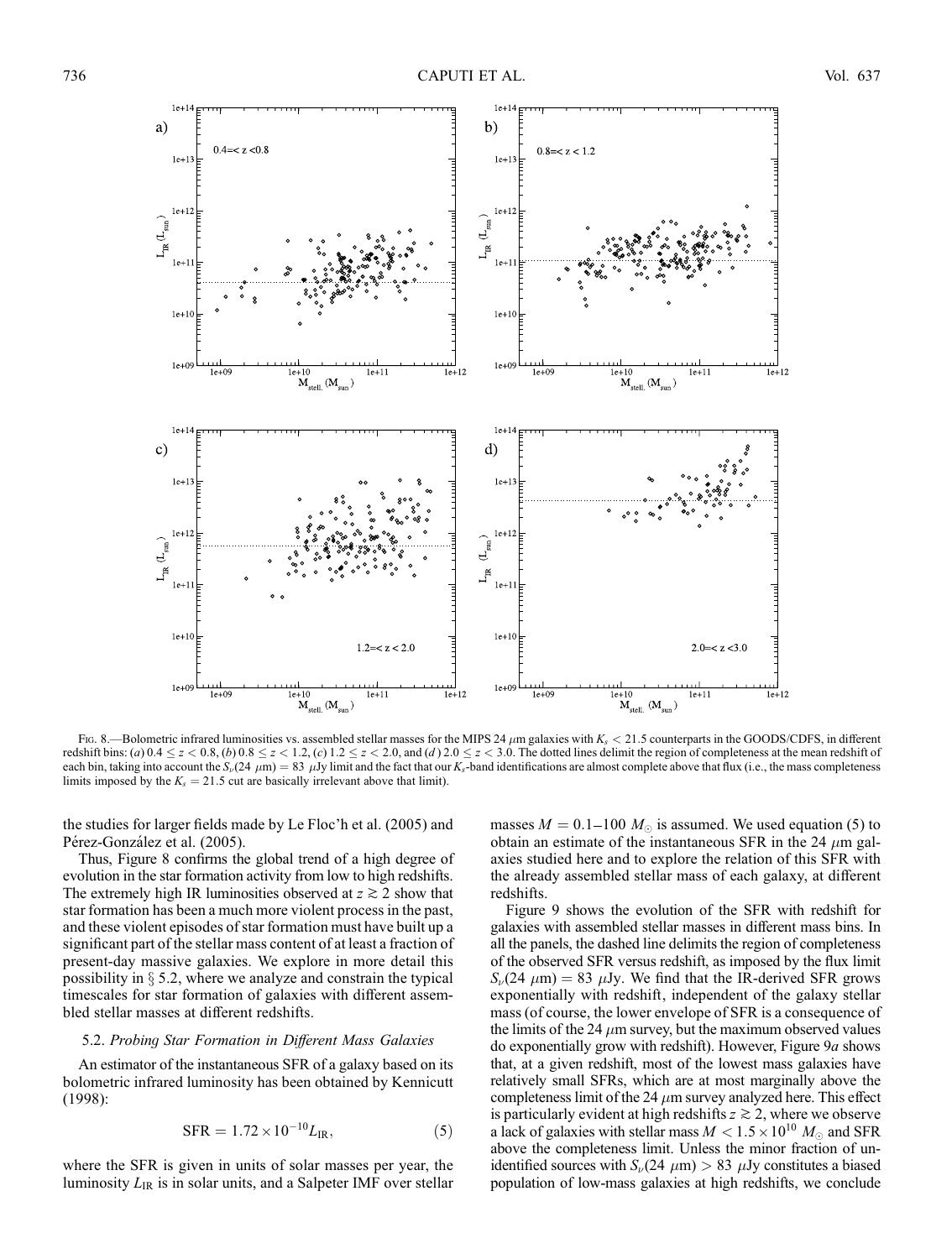

Fig. 9.—Evolution of the SFR of galaxies with different assembled stellar mass: (a)  $M < 1.5 \times 10^{10} M_{\odot}$ , (b)  $1.5 \times 10^{10} M_{\odot} \le M < 7.0 \times 10^{10} M_{\odot}$ , (c)  $7.0 \times 10^{10} M_{\odot}$  $10^{10}$   $M_{\odot} \leq M < 1.5 \times 10^{11}$   $M_{\odot}$ , and  $(d)$   $M \geq 1.5 \times 10^{11}$   $M_{\odot}$ . In all the panels, the dashed line delimits the region of completeness of the observed SFRs as imposed by the flux limit  $S_{\nu}(24 \mu m) = 83 \mu Jy$ .

that low-mass objects with very high SFR (SFR  $\gtrsim 500~M_\odot~{\rm yr}^{-1}$ ) are indeed rare at  $z \gtrsim 2$ . On the contrary, galaxies with greater stellar mass  $M \ge 1.5 \times 10^{10} M_{\odot}$  and SFR  $\gtrsim 500 M_{\odot} \text{ yr}^{-1}$  are progressively found at higher redshifts.

Figure 10 shows the ratio of already assembled stellar mass over the instantaneous SFR, M/SFR, versus redshift z for the 24  $\mu$ m galaxies with a  $K_s < 21.5$  counterpart in the GOODS/ CDFS. Different symbols correspond to galaxies with stellar masses in different mass ranges, as in Figure 9. The solid line shows the age of the universe as a function of redshift, while the dashed line indicates the upper limit of the typical lifetime of a starburst ( $\sim$ 0.1 Gyr). The assembled stellar masses have been computed as in  $\S 4$  and are completely independent of the 24  $\mu$ m properties of each galaxy. If the SFRs in a galaxy were larger in the past or at most stayed constant over cosmic time, the ratio M/SFR would give an upper limit for the lifetime of the source. Therefore, Figure 10 allows putting constraints on the star formation history of the MIPS 24  $\mu$ m galaxies present at different redshifts.

A first striking conclusion is that, at high redshifts  $z \sim 2-3$ , a starburst lifetime appears to be sufficient to construct a substantial fraction and up to the whole amount of the stellar mass of some massive galaxies. If equations  $(1)$ – $(5)$  are still applicable at those redshifts, very high SFRs are predicted, ranging

from  $\sim$ 500 to 5000  $M_{\odot}$  yr $^{-1}$ . In this way, a stellar mass of  $\approx$  10<sup>10</sup> $10^{11} M_{\odot}$  could be constructed in a  $\sim 0.01-0.1$  Gyr period of time. However, this does not necessarily mean that all these systems are being formed at  $z \sim 2-3$ . Recent works suggest that a nonnegligible fraction of present-day massive galaxies would be present before even higher ( $z \ge 3$ ) redshifts (van Dokkum et al. 2004; Caputi et al. 2004, 2005, 2006). Certainly, we find other 24  $\mu$ m massive galaxies for which the derived lifetimes  $M/\text{SFR}$ are larger (up to  $\sim$ 1 Gyr), indicating that these galaxies would be present since higher redshifts, and that star formation histories longer than a single burst lifetime are necessary to build the stellar mass present in them. Moreover, other massive galaxies with SFRs below the limits of the 24  $\mu$ m survey analyzed here also exist at redshift  $z \sim 2-3$  (K. I. Caputi et al. 2006, in preparation).

It is interesting to note that the best-fit optical to near-IR SEDs for our 24  $\mu$ m galaxies at redshifts  $z \gtrsim 2$  correspond to different galaxy ages, many of which exceed the maximum  $\sim$ 1 Gyr lifetime derived with the ratio M/SFR. This fact could indicate that the instantaneous SFRs derived from the 24  $\mu$ m fluxes of these galaxies were not constant or larger in the past. In order for these galaxies to have ages of  $\sim$  1–3 Gyr (as those derived from the best-fit SEDs), their SFRs must have been *smaller* at some moment in the past. This strongly suggests that some massive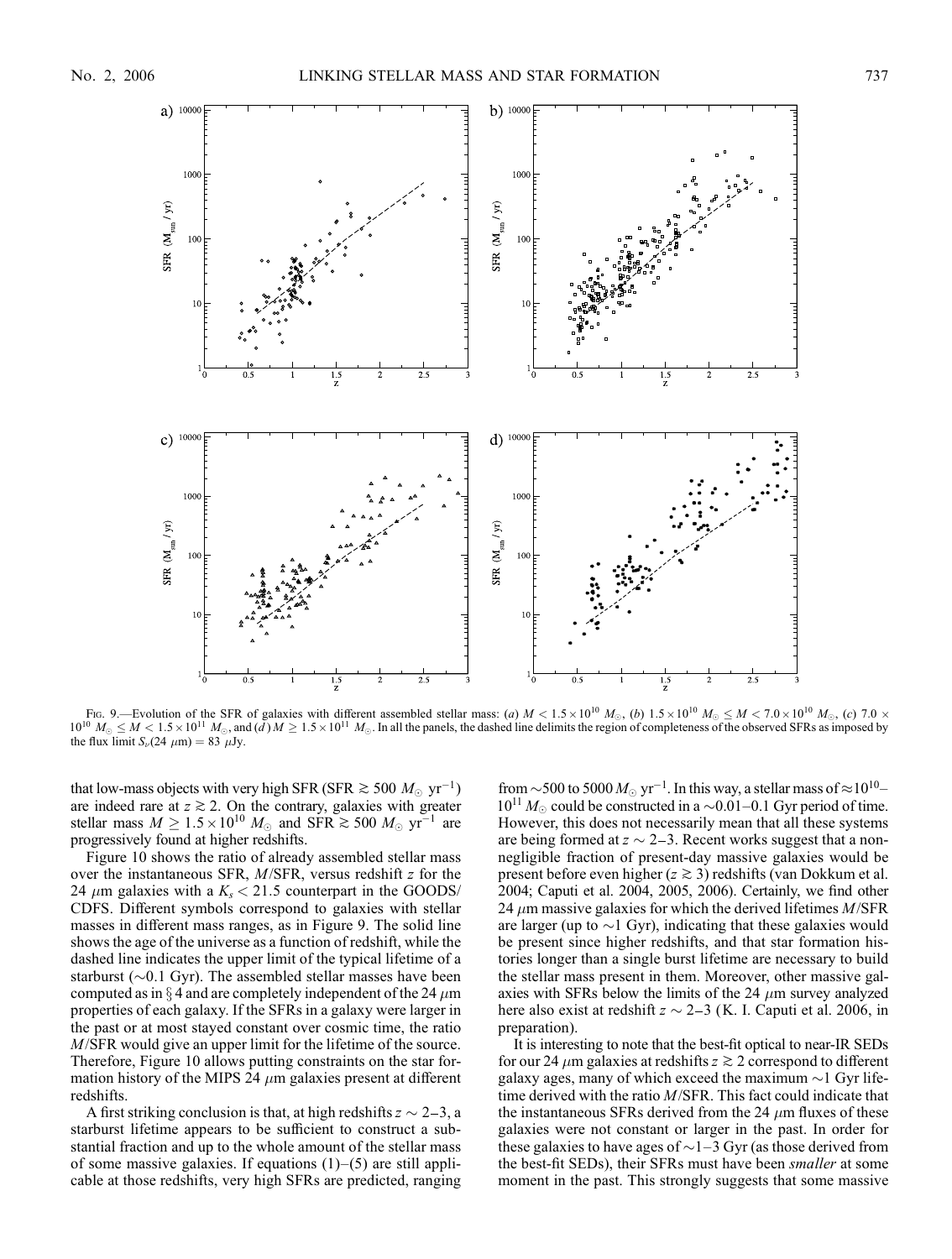

Fig. 10.—Ratio between the assembled stellar mass and the instantaneous SFR of MIPS 24  $\mu$ m galaxies with  $K_s < 21.5$  counterparts in the GOODS/CDFS vs. redshift. Different symbols indicate different assembled stellar mass ranges:  $M < 1.5 \times 10^{10} M_{\odot}$  (circles),  $1.5 \times 10^{10} M_{\odot} \le M < 7.0 \times 10^{10} M_{\odot}$  (squares),  $7.0 \times 10^{10} M_{\odot}$  $10^{10}$   $M_{\odot} \leq M < 1.5 \times 10^{11}$   $M_{\odot}$  (triangles), and  $M \geq 1.5 \times 10^{11}$   $M_{\odot}$  (asterisks). The solid line shows the age of the universe as a function of redshift, while the dashed line indicates an upper limit to the typical lifetime of a starburst (0.1 Gyr).

galaxies could already be in place at higher redshifts and experience a noncontinuous star formation history, with temporary episodes of high star formation activity (see also Papovich et al. 2005). Those suffering such episodes at  $z \sim 2-3$  would be detected as hyperluminous infrared galaxies at these redshifts in mid-IR surveys. If this is the case, the major episodes of star formation at  $z \sim 2-3$  would not account for the complete assembly history of these massive galaxies. A similar argument has been given by Hammer et al. (2005), who proposed that the stellar mass growth of intermediate-mass galaxies at  $z < 1$  could proceed by successive star formation episodes characterized by a LIRG phase.

As mentioned in  $\S$  3, a substantial fraction of the 24  $\mu$ m sources at high redshifts have the characteristic colors of ERGs,  $(I_{775}-K_s) > 4.0$  (Vega). Based on the best-fit optical to near-IR SEDs, the large majority of the ERGs have been formed in short timescales (instantaneously or with characteristic times  $\tau \leq$ 1 Gyr). For many of them, the best-fit age is larger than the SED-derived time formation scale, i.e., age >1 Gyr. However, even when these characteristics would correspond to systems undergoing passive evolution, the SED of most of these ERGs can only be properly fitted with considerable amounts of dust extinction. We find that the median of the color excess in the 24  $\mu$ m ERGs at  $z > 2$  is  $E(B - V) \approx 0.30$ , a value too high to conclude that these galaxies could be passive systems even from the optical to near-IR point of view.

It should be emphasized that the SFRs computed here assume that the mid-IR sources are purely star-forming. Another possibility is that at least part of the mid-IR emission of these sources is due to the presence of an AGN, in which case the real SFR would be lower than our estimated values. We note, however, that even when, e.g., only one-half of the mid-IR luminosities of the  $z \sim 2-3$  galaxies analyzed here were due to star formation, the derived SFR would still be sufficiently high so as to construct stellar masses of the order of  $\approx 10^{10} M_{\odot}$  in a burst timescale. The properties of these high-redshift massive mid-IR galaxies resemble those of submillimeter galaxies, whose redshift distribution has a median of  $z = 2.2 - 2.4$  (Chapman et al. 2003, 2005). Thus, it is expected that the 24  $\mu$ m galaxy population at the depth of the GTO images contains at least a fraction of the submillimeter galaxy population (see Egami et al. 2004; Ivison et al. 2004).

At lower redshifts  $z \lesssim 1$ , the completeness limits of the samples allow us to determine that star formation spans a wide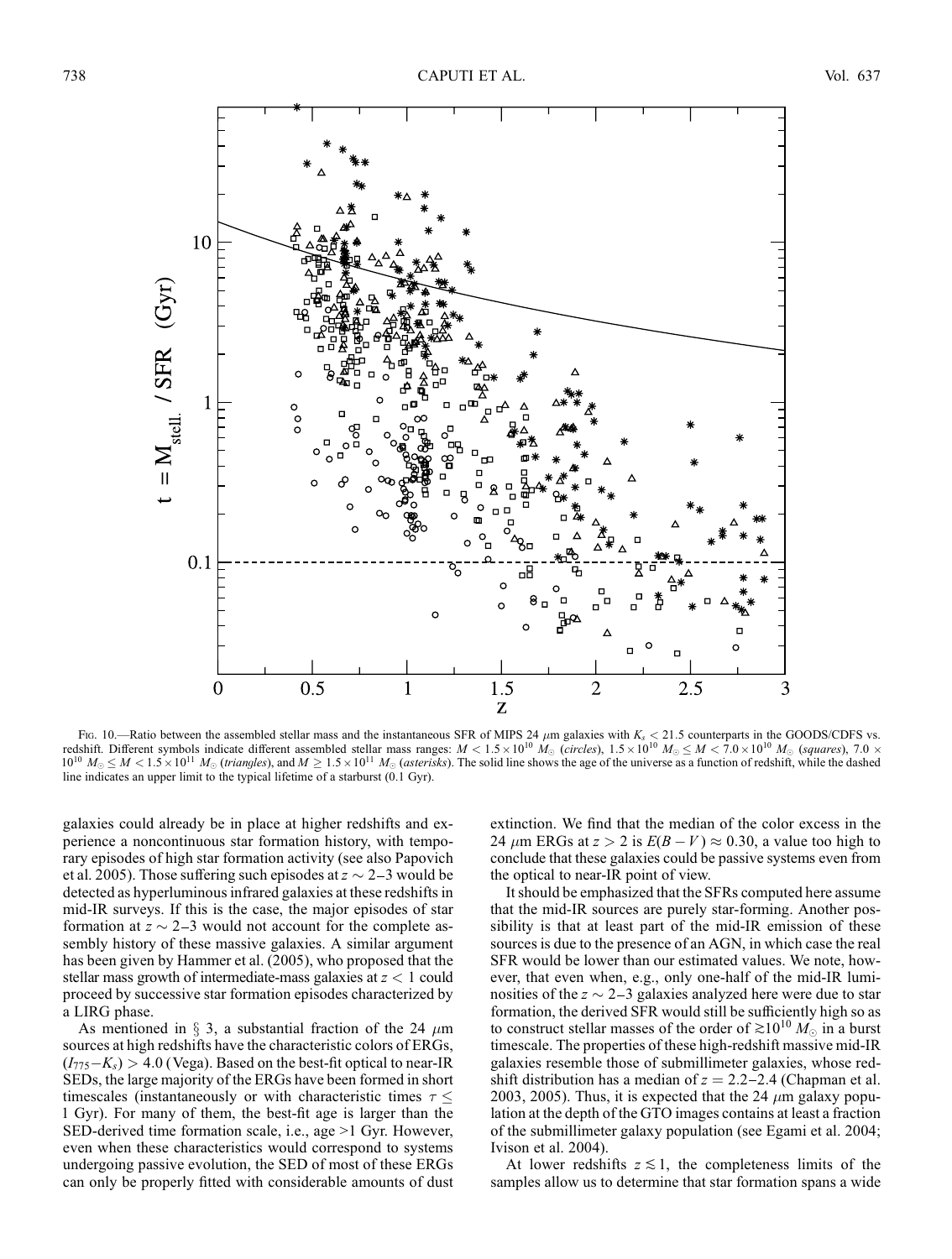range of timescales, in agreement with results obtained from the analysis of ISO sources (Franceschini et al. 2003). Moreover, we find that these timescales for star formation activity depend on galaxy mass, with more massive star-forming galaxies probably experiencing more prolonged star formation histories. In particular, for the high-mass end  $M \ge 1.5 \times 10^{11} M_{\odot}$  at  $z \le 1$ , we see that the derived timescales are larger than the age of the universe at the corresponding redshifts. This fact indicates that the SFR of these galaxies was not constant over time, but larger in the past. This plausible differential star formation history for star-forming galaxies of different assembled stellar masses at  $z \lesssim 1.0$  is in agreement with recent results reported in the literature (Heavens et al. 2004).

Although the derived timescales  $M/\text{SFR}$  for massive ( $M >$  $1.5 \times 10^{11}$  M<sub>o</sub>) galaxies at  $z \le 1$  indicate prolonged star formation histories, different possibilities exist for the way in which star formation proceeded through cosmic time. Star formation could have proceeded quiescently, i.e., with relatively small SFR sustained through long (>0.1 Gyr) periods of time. Alternatively, as discussed earlier, star formation might have been noncontinuous, with the production of multiple burstlike episodes. Both ways—or also some combination of the two— could have lead to the construction of the stellar mass contained in these massive galaxies. However, the number densities of both all and  $S_{\nu}(24 \mu m) > 83 \mu Jy$  massive galaxies at  $z \sim 3$  is only  $\sim$ 20% of the corresponding number densities at  $z < 1$  (Caputi et al. 2006; K. I. Caputi et al. 2006, in preparation). Thus, the major episodes of star formation activity produced at very high redshifts could be responsible for the construction of stellar mass in at most a minor fraction of the massive 24  $\mu$ m galaxies observed at  $z < 1$ . Also, it is likely that most of the massive galaxies undergoing high star formation activity at  $z \sim 2-3$  do not have significant amounts of remaining gas to condense into stars by redshift  $z \sim 1$ . Thus, massive 24  $\mu$ m galaxies at  $z \sim 2-3$  are probably not the progenitors of the massive 24  $\mu$ m galaxies at  $z \sim 1$ . The star formation history of massive IR galaxies at low redshifts should have mainly proceeded by some combination of quiescent activity and relatively modest burstlike episodes.

It is interesting to analyze the evolution with redshift of the efficiency of the burstlike star formation mode to construct a significant fraction of a galaxy stellar mass. As stated above, at redshifts  $z \sim 2-3$ , the typical starburst lifetime of 0.01–0.1 Gyr is sufficient to form a substantial fraction of the stellar mass of some massive galaxies ( $M \ge 1.5 \times 10^{11} M_{\odot}$ ). At redshifts  $z \sim 1$ –2, only low- to intermediate-mass galaxies ( $M \le 7.0 \times$  $10^{10}$   $M_{\odot}$ ) could form in a burst lifetime. Within the limits of our sample and the volume surveyed, no galaxy appears to be able to have built up in a burst timescale at  $z \leq 1$ . This does not mean that the burstlike mode cannot proceed in different mass galaxies at these low redshifts, but that each individual burst would only be sufficient to construct an additional minor amount of the galaxy-assembled stellar mass (i.e., SFR/M would be low). Thus, our results suggest that the potential importance of the burstlike mode of formation shifts from high- to low-mass galaxies with decreasing redshift (note, however, that we cannot completely probe star formation in galaxies with stellar mass  $M \le 10^{11} M_{\odot}$  at  $z \sim 2-3$ ). In fact, each individual burstlike episode can play only a secondary role in galaxy building at  $z \lesssim 1$  (see also Papovich et al. 2005).

#### 6. DISCUSSION AND SUMMARY

In this work, we present  $K_s$ -band identifications of the MIPS 24  $\mu$ m galaxies in the GOODS/CDFS at the depth of the Spitzer/ GTO surveys [with  $\sim$ 94% of identification completeness for

sources with flux  $S_{\nu}(24 \mu m) > 83 \mu Jy$ . A  $K_s < 21.5$  (Vega) galaxy survey is sufficient for this purpose. The remaining nonidentified galaxies are mostly faint mid- and near-IR sources. A minor fraction (7%) of the 747 identified objects correspond to X-ray–selected active galaxies. Active galaxies are among the brightest 24  $\mu$ m sources at high redshifts (see Houck et al. 2005).

MIPS 24  $\mu$ m galaxies in the GOODS/CDFS span the redshift range  $z = 0-4$ , and 28% of the population lies at redshifts  $z \gtrsim 1.5$  at the depth of the GTO data. This confirms the predictions of a substantial population of mid-IR–selected galaxies at high redshifts. We determined the existence of a significant bump in the redshift distribution of 24  $\mu$ m galaxies at  $z \sim 1.9$ , in agreement with predictions made by Lagache et al. (2004) using the Lagache et al. (2003) model. This secondary peak in the redshift distribution of 24  $\mu$ m galaxies indicates the existence of PAH spectral features in  $z \sim 1.9$  star-forming galaxies. We also observed the predicted depression in the redshift distribution at  $z \sim 1.5$ , although with marginal significance, which could be driven by silicate absorption. However, the overall observed redshift distribution differs significantly from the distribution predicted by the Lagache et al. (2003) and other models, indicating that revisions are required to understand the highredshift infrared-luminous galaxy population.

The mid-IR galaxy population is mainly composed of normal star-forming galaxies at redshifts  $0.4 \le z < 0.8$ , while LIRGs start to be dominant at  $0.8 \le z < 1.2$ . We derived estimated assembled stellar masses of  $10^9-10^{12}$   $M_{\odot}$  for the 24  $\mu$ m galaxies at  $z \lesssim 1.2$ . Massive star-forming galaxies appear to dominate the mid-IR output progressively at higher redshifts. A considerable fraction of the stellar mass density of the universe is contained in bright 24  $\mu$ m sources: galaxies with flux  $S_{\nu}$ (24  $\mu$ m) > 83  $\mu$ Jy contain  $\sim$ 35% of the stellar mass density at redshifts  $z = 0.5 - 1.5$ and  $\sim$ 40% of the stellar mass density at  $z \sim 1.5 - 3.0$ . This corresponds to  $\sim$ 30%, 15%, 10%, and a minimum of 5% of the local value at redshifts  $z \approx 0.75$ , 1.25, 1.75, and 2.5, respectively (K. I. Caputi et al. 2006, in preparation). Thus, we conclude that bright 24  $\mu$ m galaxies have a significant role in the history of stellar mass assembly.

We find that, at redshifts  $z \leq 1.2$ , the IR-derived timescales for star formation activity increase with the already assembled galaxy mass. Mid-IR galaxies with intermediate to high assembled stellar masses  $(M \ge 10^{10} M_{\odot})$  appear to be suffering rather prolonged star formation histories, while lower mass  $(M \lesssim 10^{10} M_{\odot})$  galaxies, on the contrary, are characterized by star formation activity on shorter timescales. At higher redshifts  $z \gtrsim 2$ , massive galaxies are dominant, and all the derived timescales for the  $\bar{S}_{\nu}(24 \mu m) > 83 \mu Jy$  sources are  $\leq 1$  Gyr. Star formation history at high redshifts is likely to have proceeded in a series of burstlike episodes and, in a substantial fraction of massive galaxies, a single burst lifetime (0.01–0.1 Gyr) is sufficient to assemble a stellar mass of  $\approx 10^{10} - 10^{11} M_{\odot}$ . We conclude, then, that the burstlike mode was probably an efficient way to construct the bulk of the stellar mass of massive galaxies at high redshifts.

At  $z \sim 1-2$ , on the contrary, the burstlike mode can be effective only for the formation of galaxies with mass  $M \lesssim 7.0 \times 10^{10} M_{\odot}$ , and individual bursts can play only a secondary role in galaxy building by redshifts  $z \leq 1$ . Recently, Bell et al. (2005) found that the majority of the 24  $\mu$ m galaxies present at redshift  $z \sim 0.7$  in the CDFS have regular spiral morphologies rather than irregular or peculiar morphologies. In conjunction, Bell et al. morphological determinations and our results on the lack of galaxies built up in a burst at  $z \leq 1$  suggest that morphology